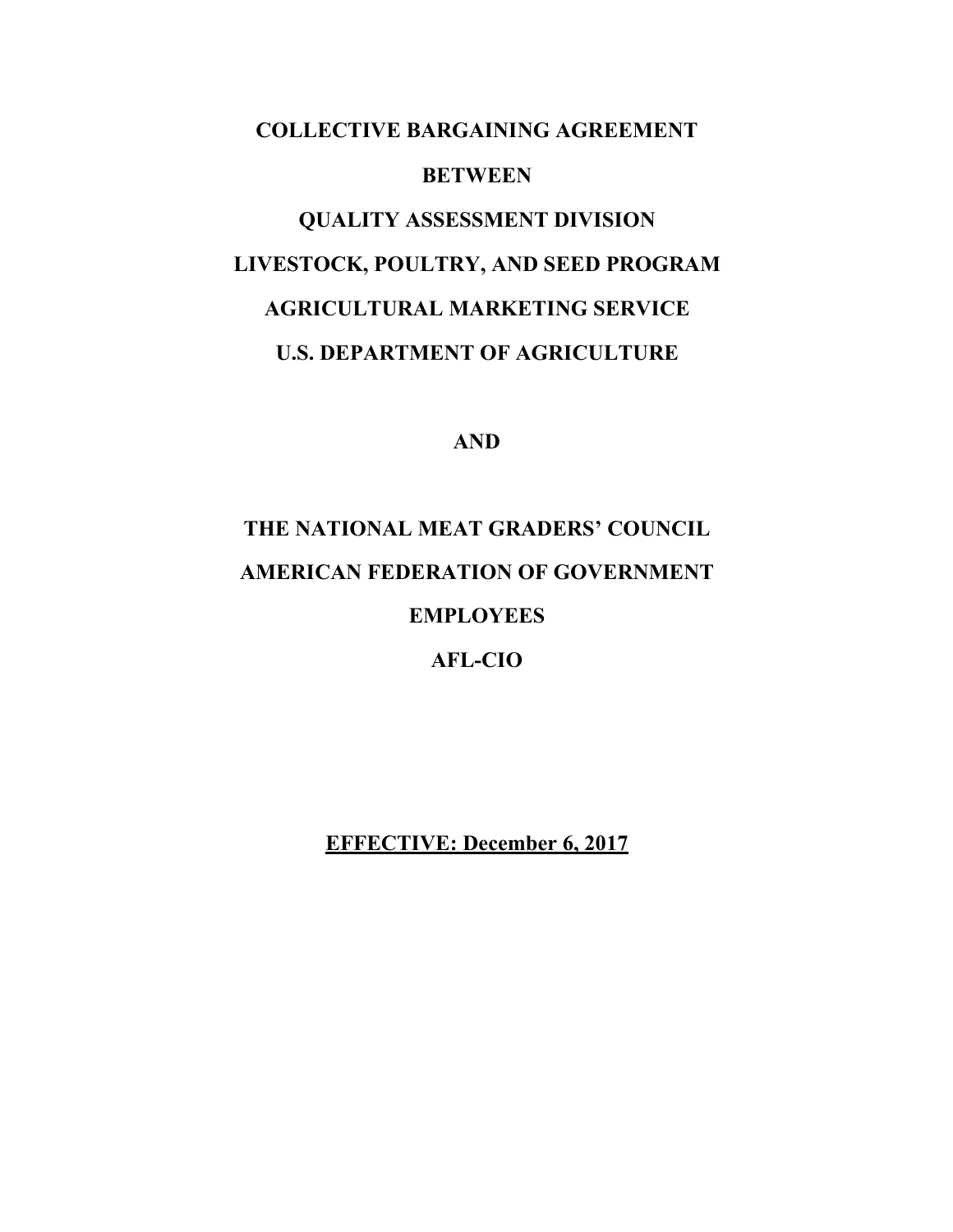# **Table of Contents**

| <b>Article 1</b> |                                                                                    |         |
|------------------|------------------------------------------------------------------------------------|---------|
|                  |                                                                                    |         |
|                  |                                                                                    |         |
|                  |                                                                                    |         |
|                  |                                                                                    |         |
|                  |                                                                                    |         |
|                  |                                                                                    |         |
|                  |                                                                                    |         |
|                  |                                                                                    |         |
|                  |                                                                                    |         |
|                  |                                                                                    |         |
|                  |                                                                                    |         |
|                  |                                                                                    |         |
| <b>Article 2</b> |                                                                                    |         |
|                  |                                                                                    |         |
|                  |                                                                                    |         |
|                  |                                                                                    |         |
|                  | Section 2.4 Ground Rules for Mid-Term and Successor Agreements Page 5              |         |
|                  |                                                                                    |         |
| <b>Article 3</b> |                                                                                    |         |
|                  | Section 3.1 Definition                                                             |         |
|                  | Section 3.2 Labor Management and Consultation Meeting at the Division Level Page 6 |         |
|                  |                                                                                    |         |
| <b>Article 4</b> |                                                                                    |         |
|                  |                                                                                    |         |
|                  |                                                                                    |         |
|                  |                                                                                    |         |
|                  |                                                                                    |         |
|                  |                                                                                    |         |
|                  |                                                                                    |         |
|                  |                                                                                    |         |
| <u>Article 5</u> |                                                                                    | Page 11 |
|                  |                                                                                    | Page 11 |
|                  |                                                                                    | Page 11 |
|                  |                                                                                    | Page 12 |
|                  |                                                                                    | Page 12 |
|                  |                                                                                    | Page 12 |
|                  |                                                                                    | Page 13 |
|                  |                                                                                    | Page 13 |
|                  |                                                                                    | Page 15 |
|                  |                                                                                    | Page 15 |
|                  |                                                                                    | Page 16 |
|                  |                                                                                    |         |
| <b>Article 6</b> |                                                                                    |         |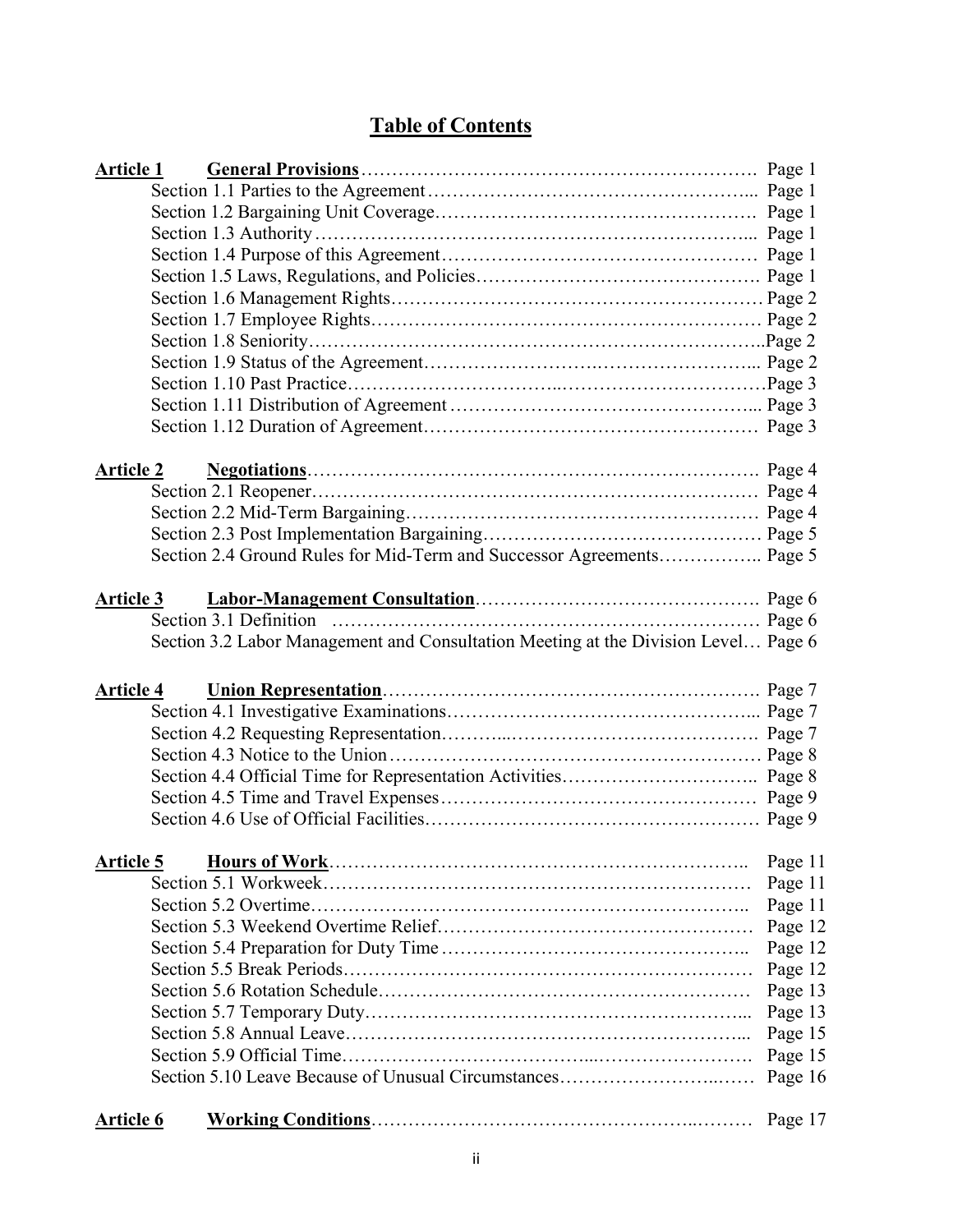|                   |                                                                      | Page 17 |
|-------------------|----------------------------------------------------------------------|---------|
|                   |                                                                      | Page 17 |
|                   |                                                                      | Page 17 |
|                   |                                                                      | Page 17 |
|                   |                                                                      | Page 17 |
|                   |                                                                      | Page 18 |
|                   |                                                                      | Page 18 |
|                   |                                                                      | Page 18 |
|                   |                                                                      | Page 18 |
|                   |                                                                      | Page 18 |
|                   |                                                                      | Page 18 |
|                   |                                                                      |         |
|                   |                                                                      | Page 18 |
|                   |                                                                      | Page 18 |
| <b>Article 7</b>  |                                                                      | Page 19 |
|                   |                                                                      | Page 19 |
|                   |                                                                      | Page 19 |
|                   |                                                                      | Page 19 |
|                   |                                                                      |         |
|                   |                                                                      | Page 19 |
|                   |                                                                      | Page 19 |
|                   |                                                                      | Page 20 |
|                   |                                                                      | Page 20 |
|                   |                                                                      |         |
| <b>Article 8</b>  |                                                                      | Page 21 |
|                   |                                                                      | Page 21 |
|                   |                                                                      | Page 21 |
|                   |                                                                      | Page 21 |
|                   |                                                                      | Page 22 |
|                   |                                                                      | Page 22 |
|                   |                                                                      | Page 23 |
|                   |                                                                      | Page 25 |
|                   | Section 8.8 Other Provisions                                         | Page 26 |
|                   |                                                                      |         |
| <u>Article 9</u>  | <b>Disciplinary, Adverse, and Performance-Based Actions</b> Page 27  |         |
|                   |                                                                      |         |
|                   |                                                                      |         |
|                   |                                                                      |         |
|                   |                                                                      |         |
| <b>Article 10</b> |                                                                      | Page 30 |
|                   |                                                                      | Page 30 |
|                   | Section 10.2 Internal Position Postings/ Voluntary Lateral Transfers | Page 30 |
|                   |                                                                      | Page 30 |
|                   |                                                                      |         |
|                   |                                                                      |         |
| <b>Article 11</b> |                                                                      | Page 32 |
|                   |                                                                      | Page 32 |
|                   |                                                                      | Page 32 |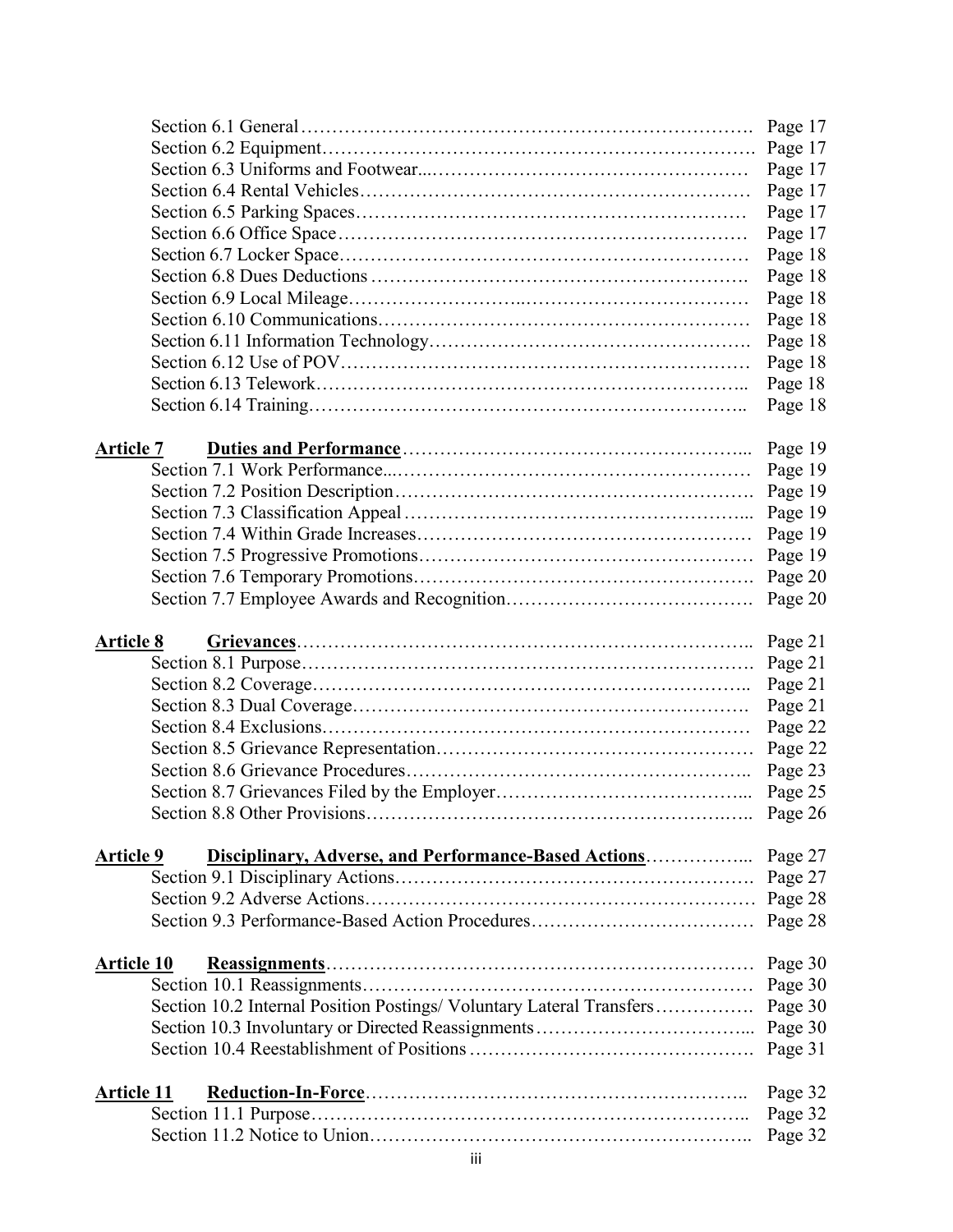|                                                                                          | Page 33 |  |
|------------------------------------------------------------------------------------------|---------|--|
|                                                                                          | Page 33 |  |
|                                                                                          | Page 33 |  |
|                                                                                          |         |  |
| <b>Article 12</b>                                                                        | Page 34 |  |
|                                                                                          |         |  |
|                                                                                          |         |  |
| <b>Article 13</b><br><b>Additional Employee Rights, Information and Benefits</b> Page 35 |         |  |
|                                                                                          |         |  |
|                                                                                          |         |  |
|                                                                                          |         |  |
|                                                                                          |         |  |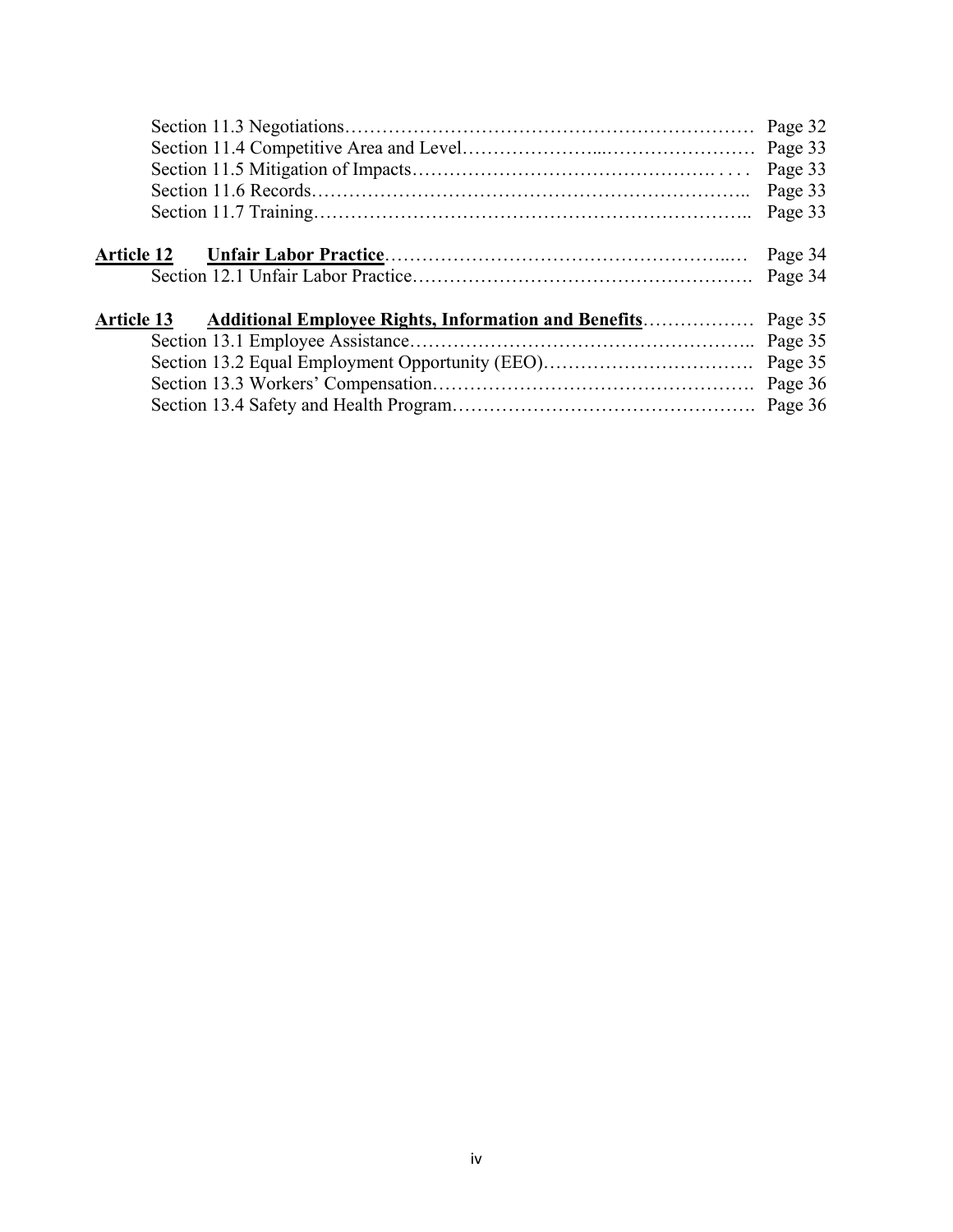# **GENERAL PROVISIONS**

- 1.1 **Parties to the Agreement:** The Parties to this Agreement are the Quality Assessment Division (QAD), Livestock, Poultry and Seed Program (LPS), Agricultural Marketing Service (AMS), U.S. Department of Agriculture (USDA), hereinafter referred to as the "Employer" and the National Meat Graders Council, American Federation of Government Employees (AFGE), AFL-CIO, hereinafter referred to as the "Union."
- 1.2 **Bargaining Unit Coverage:** This Agreement is applicable to all permanent, full-time Agricultural Commodity Graders (Meat) (GS-1980 5/7/9) assigned to the QAD hereinafter referred to as the "Employee(s)."
- 1.3 **Authority**: This Agreement is entered into under the authority of 5 U.S.C. Chapter 71. This Agreement will be approved according to the regulations of the USDA. The Union was certified as the exclusive representative of the bargaining unit by the Department of Labor on August 18, 1970.
- 1.4 **Purpose of this Agreement:** This Agreement sets forth the respective roles and responsibilities of the Parties and states the policies, procedures, and methods that provide the working relationships between the Parties.
- 1.5 **Laws, Regulations, and Policies:** In the administration of all matters covered by this Agreement, officials and Employees are governed by:
	- a) Existing or future laws; and
	- b) Government-wide rules or regulations in effect upon the effective date of this Agreement not in conflict with this Agreement; and
	- c) Government-wide rules or regulations issued after the effective date of this Agreement not in conflict with this Agreement; and
	- d) Government-wide rules or regulations issued after the effective date of this Agreement when in conflict with this Agreement but only to the extent the conflicting rule or regulation implements 5 U.S.C. 2302; and
	- e) USDA or AMS rules, regulations, and directives not in conflict with this Agreement.
	- f) Subsequently published policies, rules, and regulations which are not in conflict with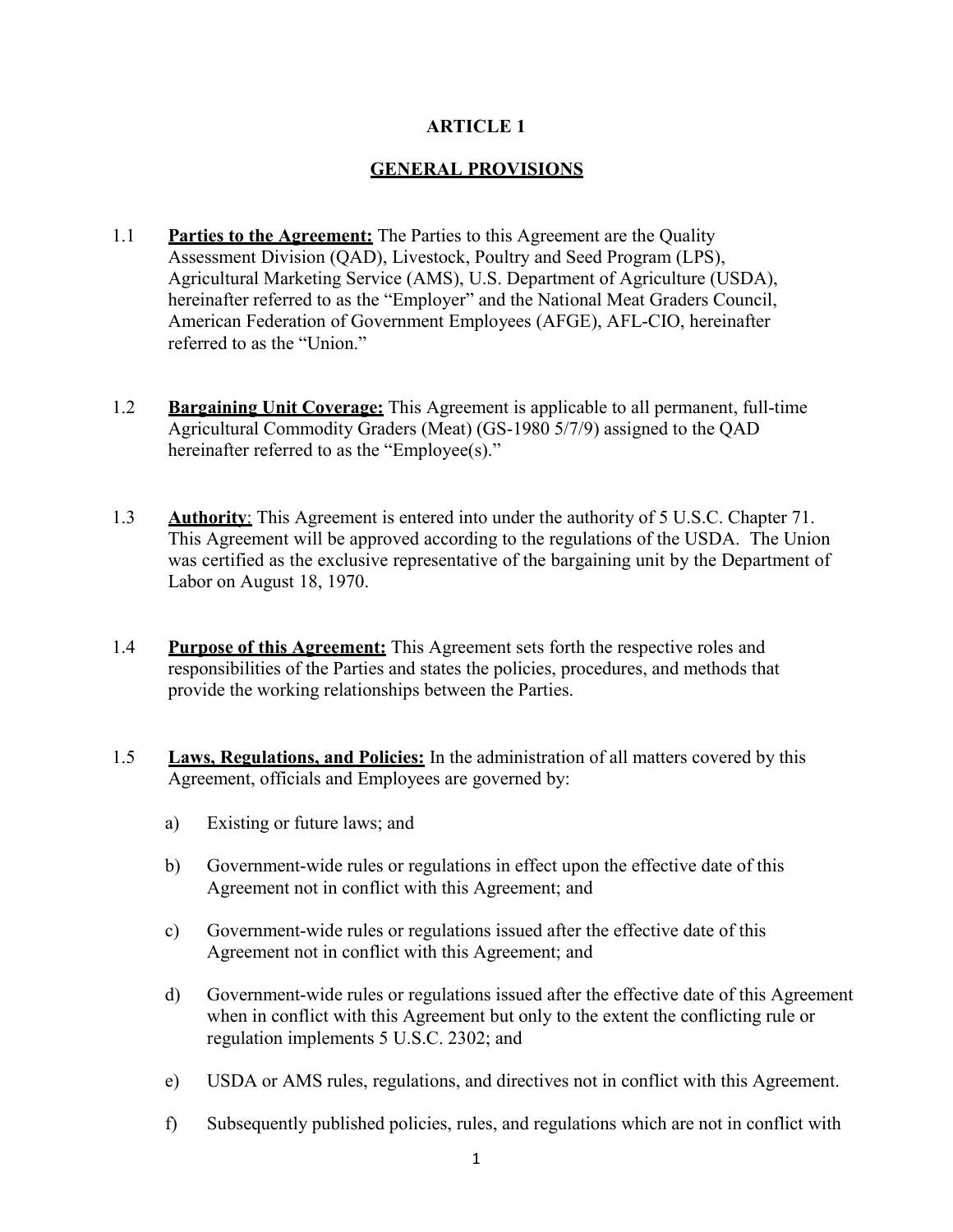this Agreement, which are required by law, or which are authorized by the terms of a controlling agreement at a higher Agency level. The effect of such changes as they affect the personnel policies and conditions of employment of Employees in the unit shall be negotiated, if appropriate, and if requested by the Union.

- 1.6 **Management Rights:** The Employer shall retain all management rights as provided for in 5 U.S.C. 7106.
- 1.7 **Employee Rights:** The Employee shall retain all Employee rights as provided for in 5 U.S.C. 7102.
	- a) An Employee is entitled to be represented by a Union representative during any examination of an Employee by a representative of the Agency in connection with an investigation if:
		- 1) The Employee reasonably believes that the examination may result in disciplinary action against the Employee, and
		- 2) The Employee requests representation.
	- b) The Union is entitled to be represented at any formal discussion between any Employer representative(s) and any Employee(s) or their representatives concerning any grievance, personnel policy or practices, or other working conditions.
	- c) Upon request, the Employee and/or representative may review his/her work performance files or other records at a time mutually agreeable.
	- d) Upon completion of the review, the Employee or representative may submit any concerns in writing; the Employer will respond to a written request within 20 working days.
- 1.8 **Seniority:** Seniority will be established as all time in meat grading pertaining to Bargaining Unit Employees only. Any issues (excluding RIF procedures) which include seniority will use this as the method for determining seniority. (See Section 8 QAD Employee Seniority List of QAD Procedure 1310 Leave Procedure or successor.)
- 1.9 **Status of Agreement:** This Agreement shall, on its effective date, be the sole Agreement between the Parties. All prior Memorandums of Understandings (MOUs), Letters of Understandings (LOUs), Letters of Intent (LOI), and Supplemental Agreements are replaced by this Agreement from the effective date of approval by the Agency Head review.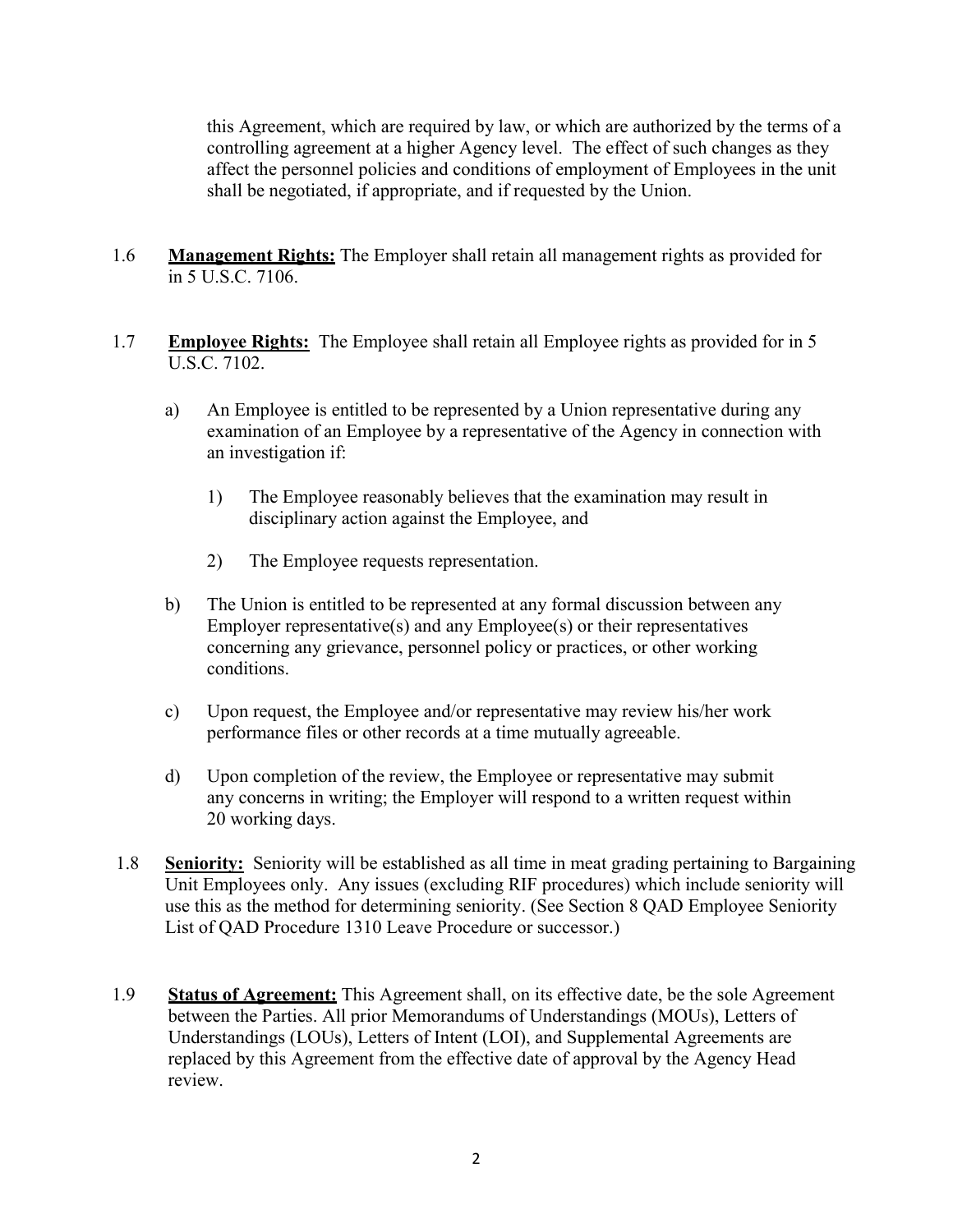- 1.10 **Past Practice:** All past practices end with the execution of this Agreement. The Parties agree that a past practice is any legal behavior or practice consistently exercised over an extended period of time with the knowledge and express or implied consent of responsible management within the QAD. Once established as a past practice, a behavior or practice cannot be changed without first notifying the appropriate Union official.
- 1.11 **Distribution of Agreement:** Copies of this Agreement will be posted on the QAD intranet and furnished to all Bargaining Unit Employees by email and bound copy.

#### 1.12 **Duration of Agreement:**

- a) This Agreement will remain in effect for four (4) years from the date of approval by the Agency-Head review (effective date).
- b) This Agreement will automatically renew for one year thereafter unless either Party serves the other Party with a written notice for the purpose of renegotiating the Agreement, not more than one hundred and 105 days and no less than 60 days prior to the expiration date.
- c) If neither Party serves timely notice to renegotiate this Agreement, the Agreement will automatically be renewed in increments of one (1) year on its approval date thereafter.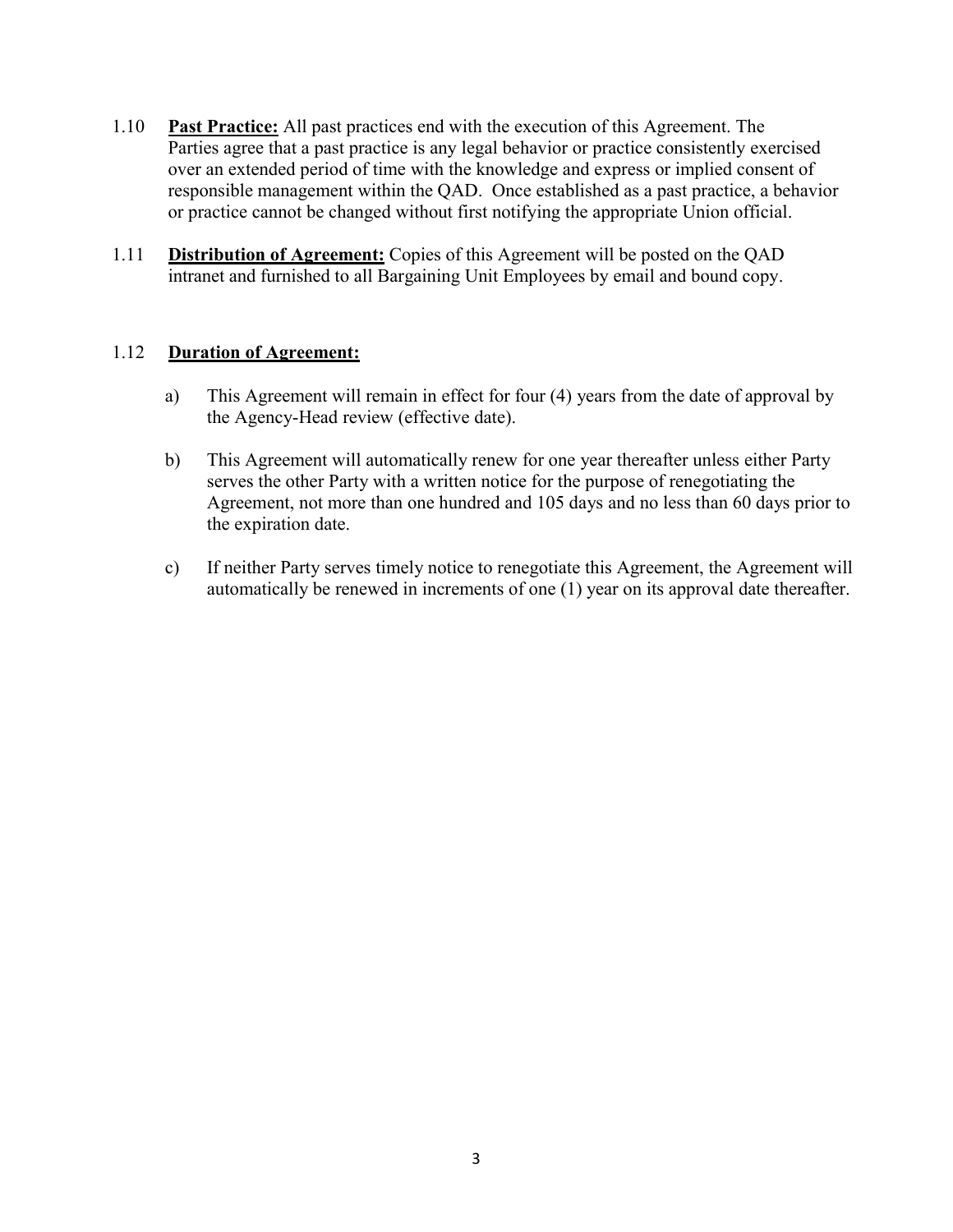# **NEGOTIATIONS**

This Article shall be administered in accordance with 5 USC Chapter 71 and this Agreement. The purpose of this Article is to prescribe the criteria and procedures by which the Parties shall engage in negotiations during the term of this Agreement.

#### 2.1 **Reopener:**

- a) Certain provisions and/or Articles of the Agreement may be reopened when there is:
	- 1) a change in federal statutes or Government-wide rules or regulations; or
	- 2) by mutual agreement of the Parties.
- b) Should a provision of this Agreement be nullified or otherwise affected by appropriate authority (i.e., by federal statute or Government-wide rules or regulations implementing 5 U.S.C. 2302) after the effective date of this Agreement, either Party may reopen the specifically affected sections and all other provisions directly affected by those sections.
- c) Should any other change in Government-wide rules and regulations affect any provision(s) of this Collective Bargaining Agreement, the affected provision(s) may be re-opened by mutual agreement of the Parties.
- d) This Agreement may be opened for amendment upon the written request of either Party if any of the Sections herein are nullified by changes in law, order, rulings, judicial decisions, or third-party decisions. Only the Sections nullified by the appropriate order, law, or decision will be re-opened. Requests for such amendment(s) should include:
	- 1) Summary of the amendment(s) proposed; and
	- 2) A reference to the appropriate order, law or decision necessitating the amendment(s) requested.
- 2.2 **Mid-Term Bargaining:** Matters appropriate for mid-term bargaining shall include those issues within the scope of bargaining, as proposed by either Party which are either newly formulated or changes to established personnel policies, and practices during the term of this Agreement, which affect the working conditions of Employees.
	- a) Either Party may propose changes in conditions of employment during the life of the Agreement which are not already covered specifically by the Agreement. The receiving Party will have up to ten (10) working days to respond to the written notice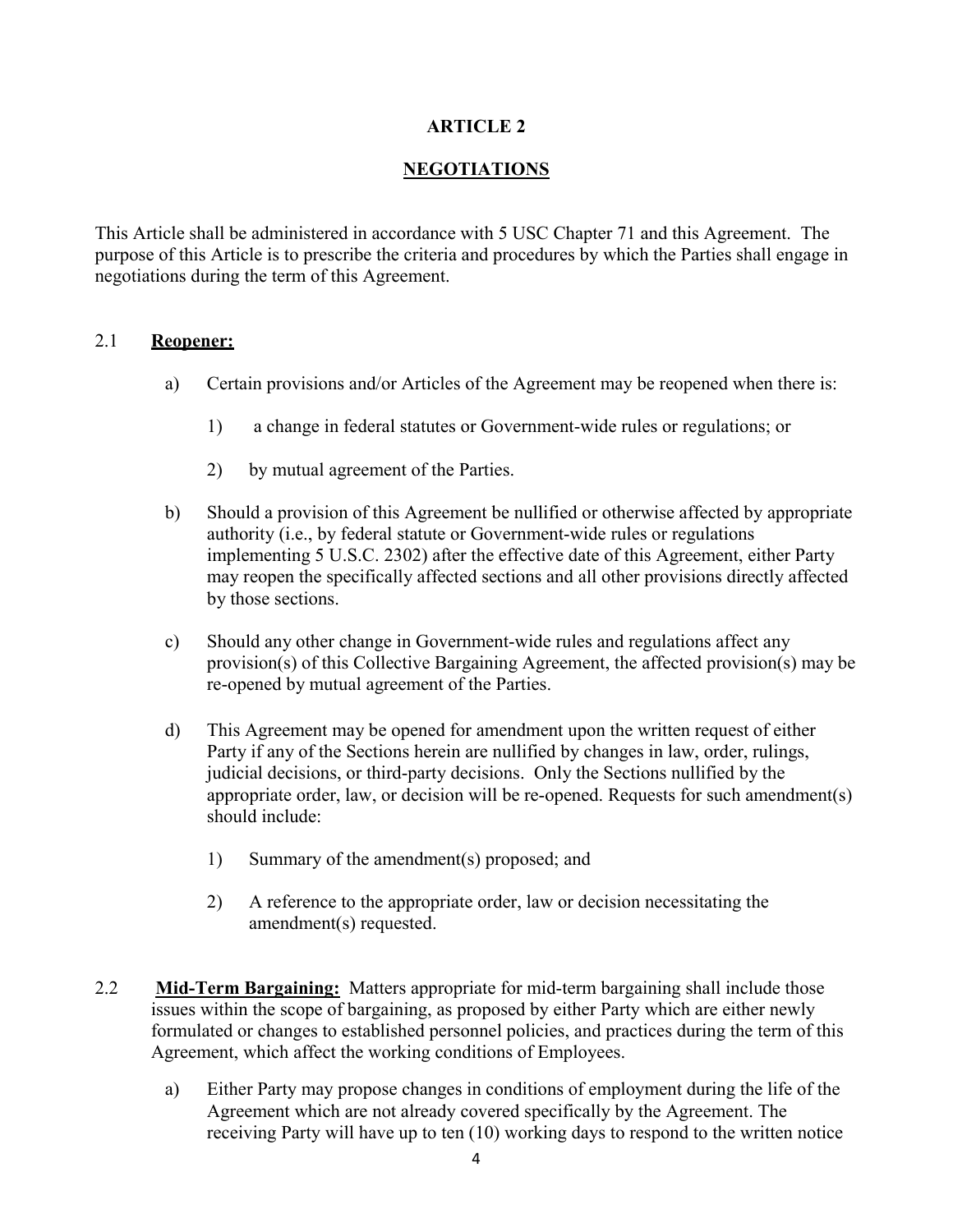of the proposed change. The notice will at a minimum, contain the following information:

- 1) The nature and scope of the proposed change;
- 2) A description of the change;
- 3) Explanation of the initiating Party's plans for implementing this change; and
- 4) Explanation of why the proposed change is necessary.
- b) If the receiving Party wishes additional information or an explanation of the proposal, the Party may, within ten (10) working days of receipt of the notice, make a written request for a briefing by the initiating Party, and/or for additional information, in writing, in order to clarify or determine the impact of the proposed change.
- 2.3 **Post Implementation Bargaining:** When bargaining occurs after implementation of a change in work conditions due to an emergency.
	- a) An emergency is an unforeseen circumstance(s) that calls for immediate action. In the case of an emergency, the Employer will notify the Union prior to meeting with Employees to meet their bargaining obligation.
	- b) The Union understands that under rare and extraordinary circumstances, delayed notification and post implementation bargaining may be necessary.

#### 2.4 **Ground Rules for Mid – Term and Successor Agreements:**

- a) Arrangements for negotiations will be mutually agreed upon in ground rule discussions.
- b) Both Parties agree to meet in a timely manner to negotiate the ground rules and the Agreement.
- c) If contract negotiations are not completed within the prescribed time, this Agreement will be automatically extended until a new agreement is effective.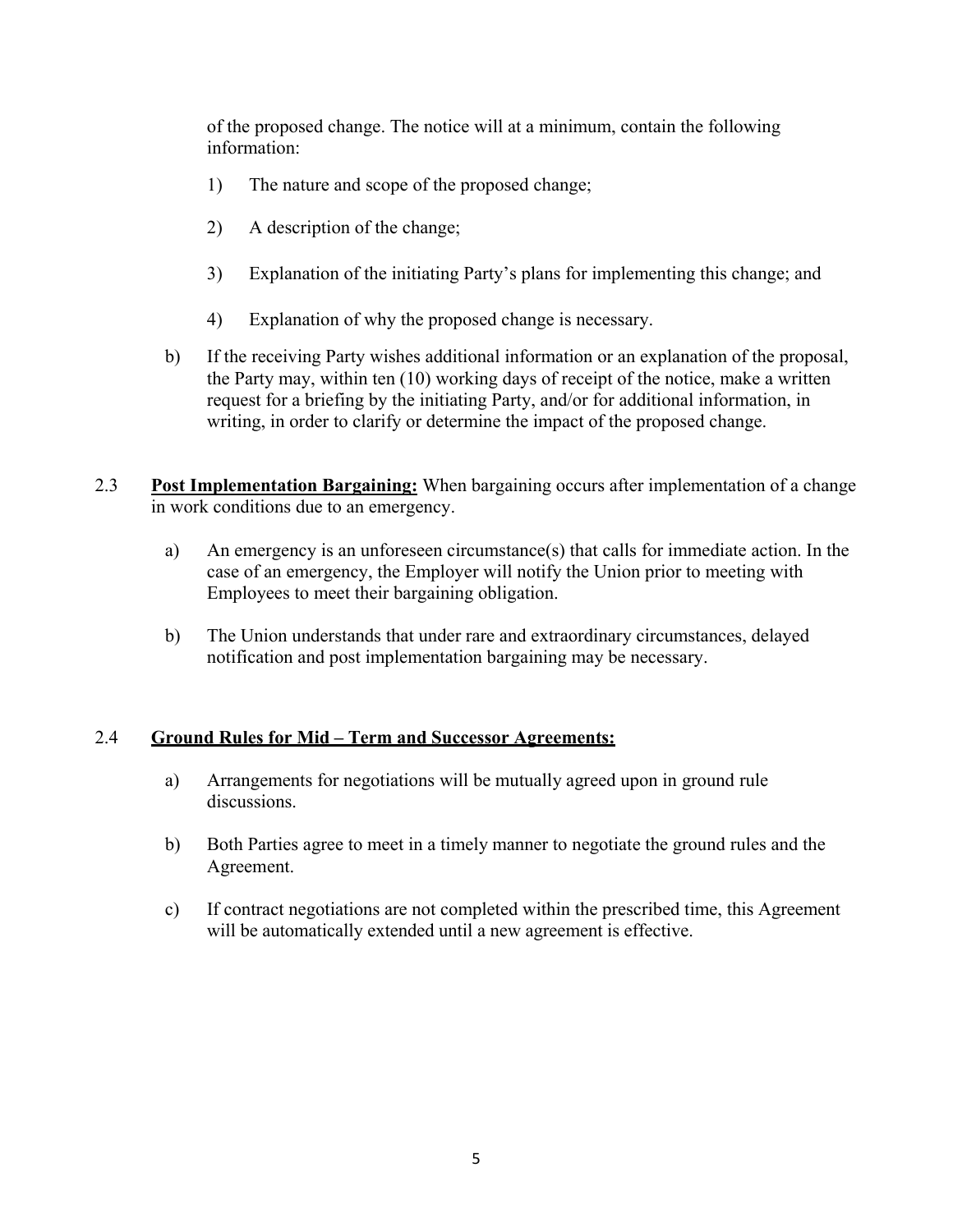# **LABOR-MANAGEMENT CONSULTATION**

3.1 **Definition:** For purposes of this Article, "consultation" will mean a verbal discussion or written communication between representatives of labor and management to exchange views on matters of concern to the bargaining unit and the Employer. Nothing in this Article will be construed as a waiver of, or a limitation on, the Union's bargaining rights.

#### 3.2 **Labor Management and Consultation Meetings at the Division Level:**

- a) Labor Management Meetings at the division level will normally be held quarterly or more often if mutually agreed to by both Parties. One meeting shall be face to face. The additional meetings may be telephonic, by other electronic methods or face to face as mutually agreed.
- b) The Parties agree to provide topics and questions for discussion ten (10) working days prior to meetings.
- c) During any meetings, the Union and the Employer will be permitted to have an equal number of participants present, up to four (4) representatives each. A necessary and reasonable amount of official time will be granted to the Union representatives to prepare for consultation meetings. The duration of the face to face meetings will be mutually agreed upon.
- d) Reasonable and necessary travel time and expenses for Union officials or their designee and affected Employees fulfilling obligations in accordance with this Agreement, shall be paid by the Employer in accordance with the current Federal Travel Regulations (FTRs), Departmental Regulations and any Agency regulations that have been implemented in accordance with statutory regulations.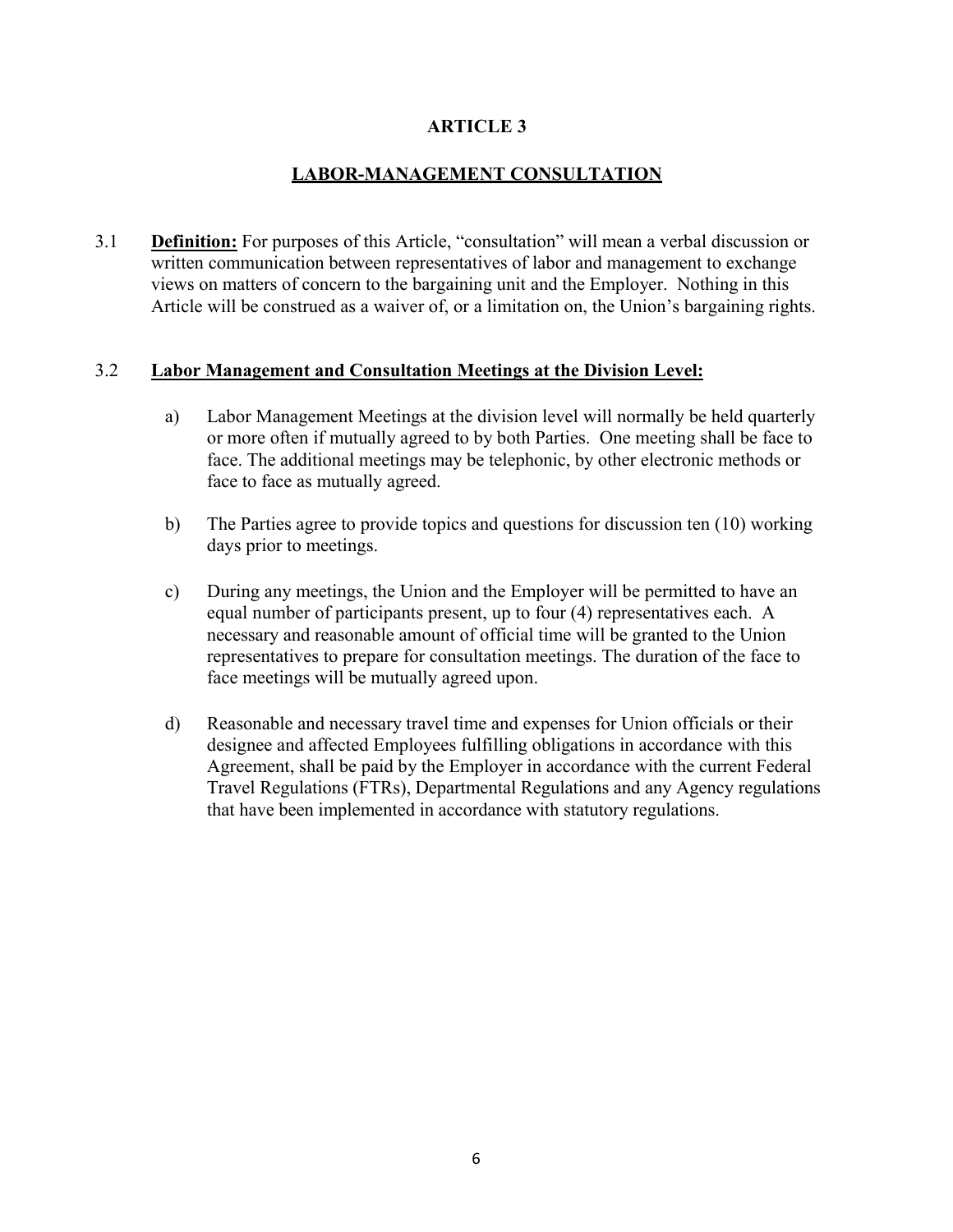# **UNION REPRESENTATION**

- 4.1 **Investigative Examinations:** The Parties recognize the Employer's right to conduct investigative examinations concerning Employee misconduct and the Employee's right to request representation during such interviews. This is also called Weingarten rights. The Union shall be given the opportunity to be represented at any examination (i.e., questioning, formal discussion, investigative examination, etc.) of an Employee by a representative of the Agency in connection with an investigation. If the Employee reasonably believes that the questioning may result in disciplinary action against the Employee, the Employee may request Union representation, thereby triggering the Weingarten rights. The Agency will annually inform Employees, Supervisors and managers of this right.
	- a) The right to be represented does not extend to informal discussions between the Employee and an Employer concerning a personal problem, counseling, performance reviews or work assignments.
	- b) When an investigative examination/interview is conducted by the Employer, the Employer will inform the Employee and the Union (National Council President or designee) of the general nature of the investigation.
	- c) The Employee can make a request for Union representation at any time before or during the interview.
	- d) After the Employee makes the request, the Employer must choose from among three (3) options:
		- 1) Grant the request;
		- 2) Discontinue the interview; or
		- 3) Offer the Employee the choice between continuing the interview without representation or having no interview.
	- e) The Union may designate its own representatives and will notify the Employer once a representative is provided. The representative designated by the Union will be given as much advance notice as practical by the Employer. This advance notice will be given unless management is prevented from doing so due to an emergency.

#### 4.2 **Requesting Representation:**

a) When an Employee or Employees request representation, local management shall contact the Business Operations Branch (BOB) Chief or his/her designee.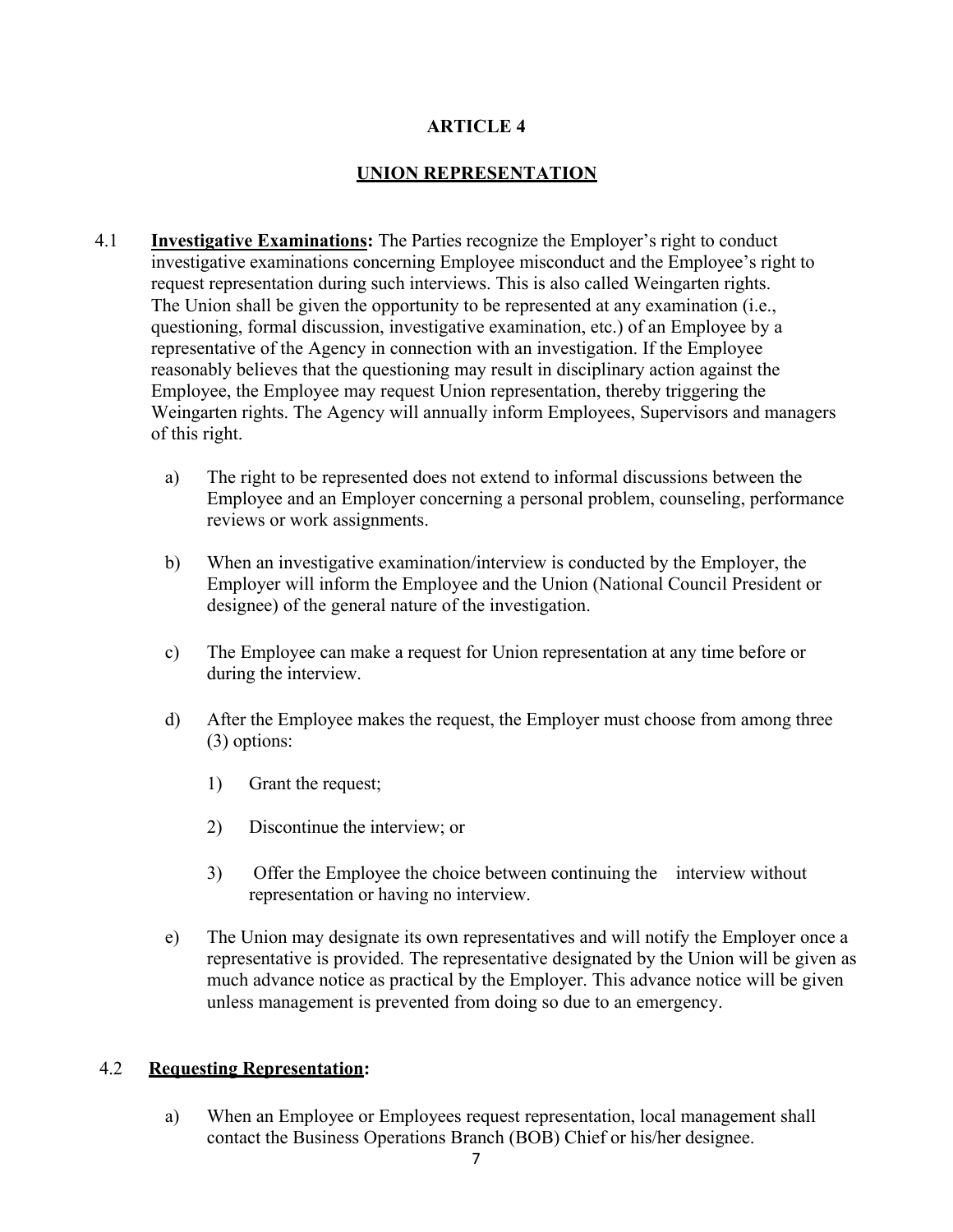- b) The BOB Chief or designee shall contact the National Council President.
- c) The National Council President shall notify the BOB Chief of the designated Union representative. Such representation shall be in person if the Employer is on site, or by telephone if the Employer is not on site.

#### 4.3 **Notice to the Union**:

- a) When it is anticipated that a change in working conditions affecting Bargaining Unit Employees is necessary, the National Council Officers or designee will be notified in advance (e.g., in writing, e-mail or orally-confirmed in writing).
- b) The Union shall have ten (10) working days in which to submit negotiable proposals related to impact and implementation or appropriate arrangements. Additional time may be granted if needed upon request.
- c) In situations involving a meeting with a large group of Employees (such as a meeting with the Branch, Division or Duty Station), except in emergency situations, the Union shall receive at least four (4) workdays notice of the meeting.
- 4.4 **Official Time for Representation Activities:** Union representatives and affected Employees (i.e. Employees who are witnesses or subjects of examination in connection with an investigation) shall be granted reasonable and necessary official time (excluding time for negotiations) in accordance with the following:
	- a) Union Officers shall be granted reasonable and necessary time to prepare for appropriate representational duties (e.g., ULP's, grievances, responses to disciplinary proposals, adverse actions, etc.)
	- b) When the Union is given adequate notice by the Employer of the time and location of the representational functions, the Union will, to the best of its ability, provide the most cost effective qualified representation. The Parties agree to utilize technology (telephone and/or video conference) whenever possible.
	- c) When the Employer has a formal discussion with a Bargaining Unit Employee, the Employer will normally give adequate notice to the Union and the Union will be given the same opportunity to participate as the Employer (i.e. teleconference, video conferences, face-to-face.)
	- d) Union representatives shall be granted reasonable and necessary time to serve in a representational capacity (e.g., Weingarten meetings, formal discussions, presenting grievances, etc.) When the Union is given adequate notice by the Employer of the time and location of the representational functions, the Union will to the best of its ability, provide the most cost effective qualified representation.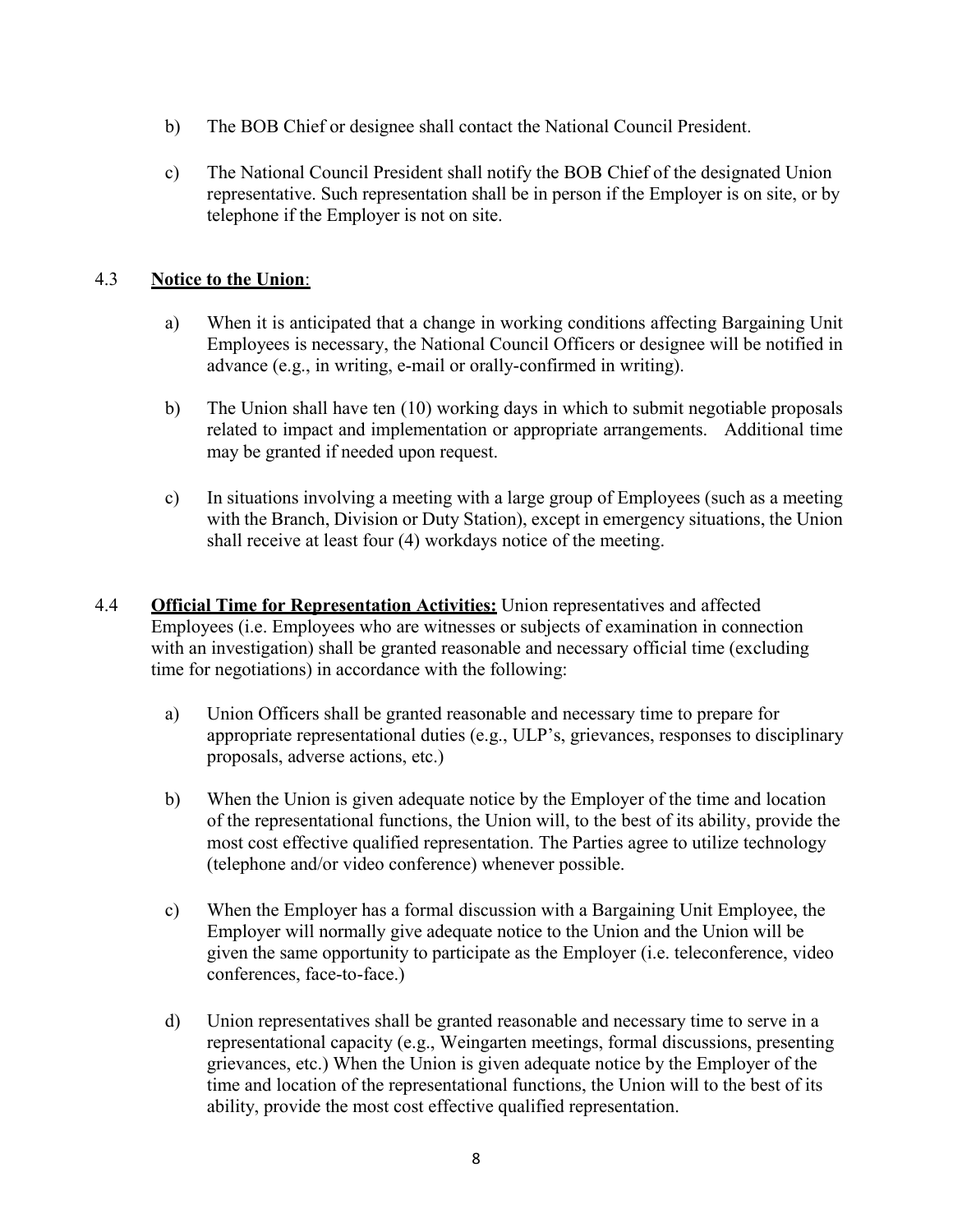- e) Affected Employees will be granted reasonable and necessary time to prepare for cases (e.g., grievances, arbitrations, responses to proposals for disciplinary actions, adverse actions, and performance-based actions).
- f) Authorization for the official time, date, and location must be obtained in advance from the local Supervisor and the BOB Chief. The Employer may approve requests for additional time where a legitimate need is demonstrated.
- g) All official time shall be coded under the appropriate official time code on the Employee's time and attendance documents.
- h) When official representational time is requested, the Employer agrees to take into consideration the need for privacy and office space along with the time needed to accomplish these responsibilities.
- i) When investigators that are employed outside the QAD require Employee investigative interviews, the interviews, to the extent possible, will not be conducted at the Employee's work location.

# 4.5 **Travel Time and Expenses:**

- a) The Parties agree to utilize technology (telephone and/or video conferences, etc.) whenever possible when fulfilling obligations in accordance with this Agreement.
- b) Reasonable and necessary travel time and expenses for Union officials or their designee and affected Employees fulfilling obligations in accordance with this Agreement, shall be paid by the Employer in accordance with the current Federal Travel Regulations (FTRs), Departmental Regulations and any Agency regulations that have been implemented in accordance with statutory regulations.
- c) Reasonable and necessary time and travel expenses for current Bargaining Unit Employees serving as Union officials for negotiations and partnership meetings will be provided by the Employer in accordance with Article 3.2 of this Agreement.

# 4.6 **Use of Official Facilities:**

a) The Union agrees that the use of Government office space, bulletin boards, equipment, and services, including computers, printers, scanners, telephone calling cards and air cards, is limited to official business, contacting appropriate management counterparts, and representational functions. The Union agrees that Government provided facilities, equipment and services cannot be used for internal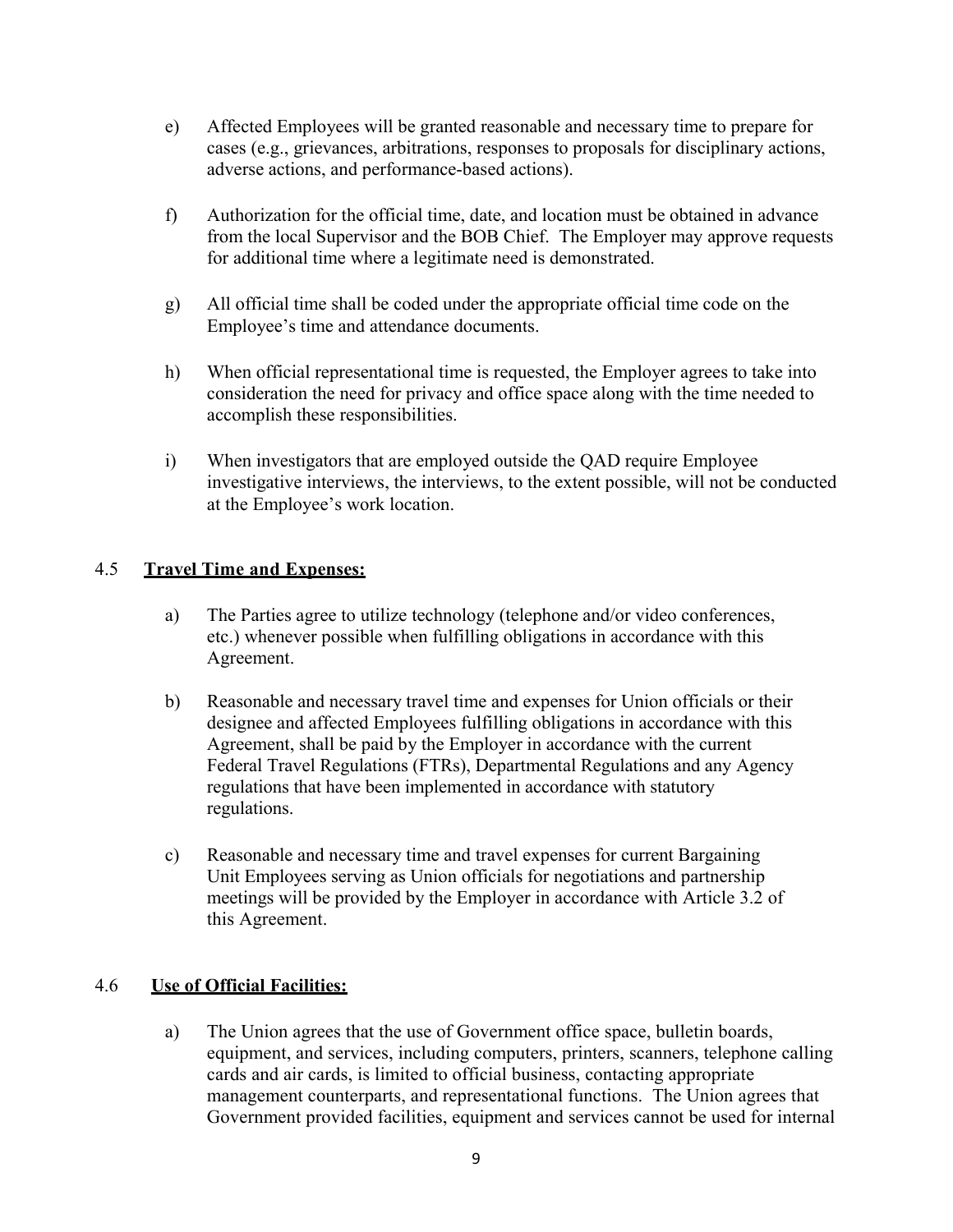Union business.

- b) Official List of Names: Once a year, at the request of the Union, the Employer will furnish to the National Council a list of the names, position titles, grades, and organization units of all Employees in the bargaining unit.
- c) Within 15 calendar days of any change in Union leadership, at the Local or National level, the National Council will provide a list of Council Members and Local President(s).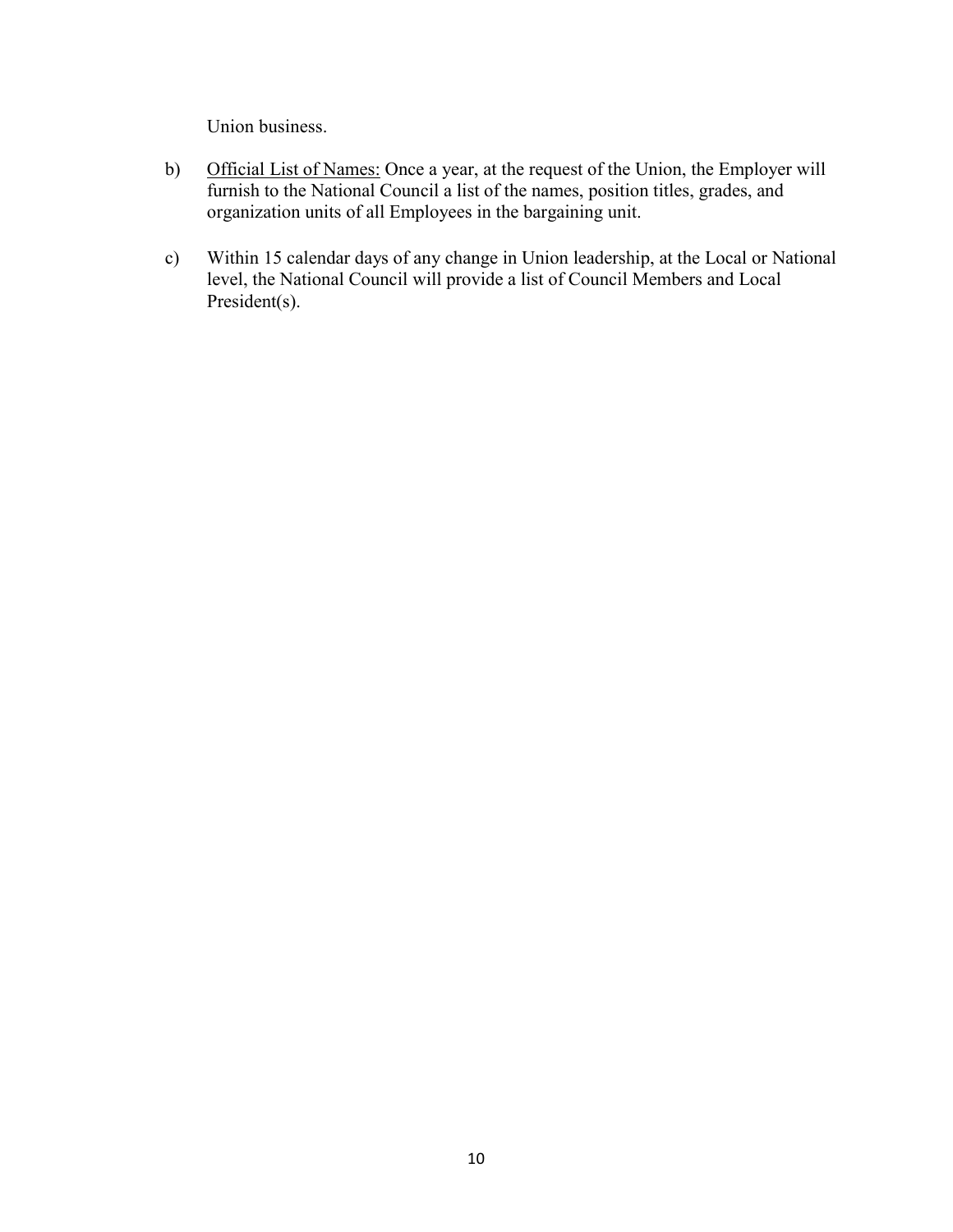#### **HOURS OF WORK**

#### 5.1 **Workweek:**

- a) The Employer will establish basic workweeks that normally consist of five 8-hour days. Exceptions may occur when there is a significant increase to costs or the Employer is unable to efficiently accomplish the mission.
- b) If a workweek of other than eight (8) hours per day would meet this criterion, the Employer will, prior to the establishment of such a tour for any Employee or assignment, carefully consider whether any economies or increased efficiencies to be realized might be outweighed by the potential disruption of the affected employee(s). In the event that the Union believes that an assigned tour of duty, or the procedures by which tours are assigned, is inconsistent with law, Governmentwide regulation, or the terms of this Agreement, it may be adjudicated through the grievance procedure.
- c) The Employer recognizes its obligation to notify the Union prior to the establishment of any Alternative Work Schedules.
- d) The hours of each workday will be assigned as far in advance as possible. In nonemergency situations usually no later than noon two calendar days before. (I.e. if the work is to be performed on a Saturday the notification shall be given no later than noon on Thursday.)
	- 1) The Parties agree that close of business is defined as the time the Employee is scheduled to end his/her scheduled eight (8) hour tour of duty.
	- 2) Supervisors should schedule a minimum off-duty period of 10 hours between daily tours. Exceptions may be made on a case-by-case basis when prevented by abnormal or unforeseen circumstances (i.e. unscheduled sick leave, emergency leave, emergency customer needs) or on a volunteer basis by the Employee.
- 5.2 **Overtime:** The Employee regularly assigned to service an applicant requiring overtime will have the primary responsibility of performing the necessary service during the week and on weekends. The Employer agrees to provide the employee with as much advance notice of overtime assignments as possible. In non- emergency situations usually no later than two (2) calendar days prior, except when prevented by abnormal or unforeseen circumstances.
	- a) Other overtime assignments will be distributed as equitably as possible among all qualified employees in the locality. When there are no volunteers to cover the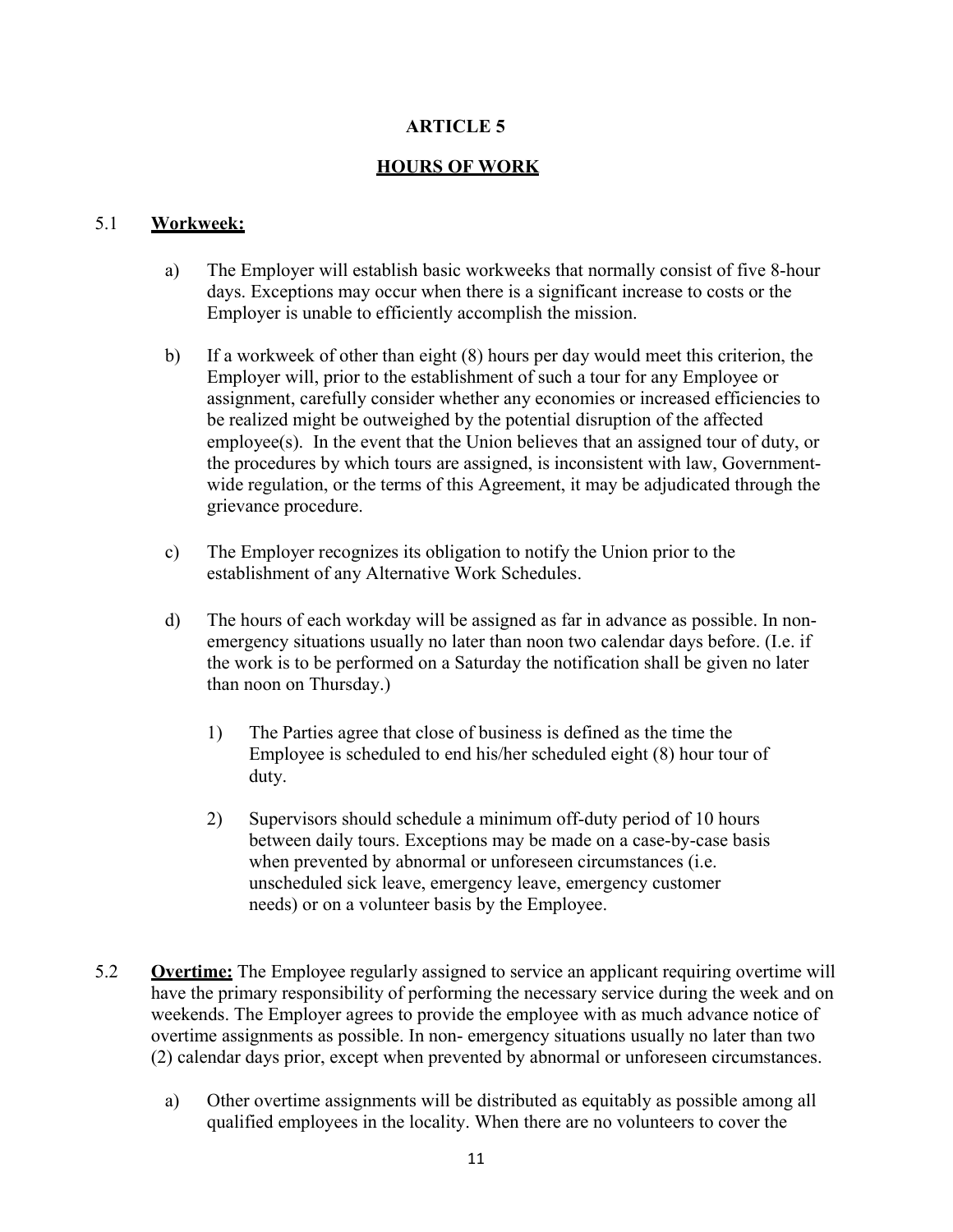assignment the Employer will usually assign the overtime to the Employee with the least amount of overtime.

# 5.3 **Weekend Overtime Relief:**

- a) The Employer may change Employee overtime assignments for reasons of compelling need such as annual leave, medical reasons, personal hardship, stress and fatigue.
- b) Employees may be relieved from weekend overtime assignments six (6) times per year for any reason in areas where cost effective relief is available. The Employee must give the Employer two weeks written notification by email, text or voicemail. Text or voicemail must be followed up by an email as soon as practicable. When multiple requests are made for the same time(s) at the same duty station, the Employee submitting the first request shall receive first consideration for the relief.

# 5.4 **Preparation for Duty Time:**

- a) Employees will be provided sufficient time to prepare for the work assignment at the beginning of the work day. The preparation time shall include the normal time in each plant required to prepare for duty in the employee's office; i.e., gathering the issued equipment and items necessary for the particular assignment which may include hand tools, a helmet, cooler coat, frock, gloves, hairnet/beard net, work boots, hearing protection, etc. and the time to walk to the work station.
- b) Once starting times are established, the Employer will publish in each facility's Quality Manual and weekly assignment schedule.
- 5.5 **Break Periods:** Employees must take one 30 minute meal period and may be permitted to take one rest break per eight (8) hour shift. In plants with shifts longer than eight (8) hours, Employees are permitted to take a second rest break.
	- a) In those operations which stop to permit their Employees to take a break, the Employee will take his/her break at the same time, including meal periods. The Employer may establish break and meal periods other than the plant break and meal periods on a case-by-case basis.
	- b) Employees needing to take a personal break at times other than the established break period must take steps to secure the operation.
	- c) Employees will be provided one uninterrupted unpaid 30 minute meal period during each eight (8) hour shift. All Employees scheduled to work five (5) or more hours in a shift must take a meal period. The meal period should begin no sooner than two (2) hours after reporting for duty and end no later than six (6) hours after the report time. When this cannot be followed, the meal period should be taken when practical.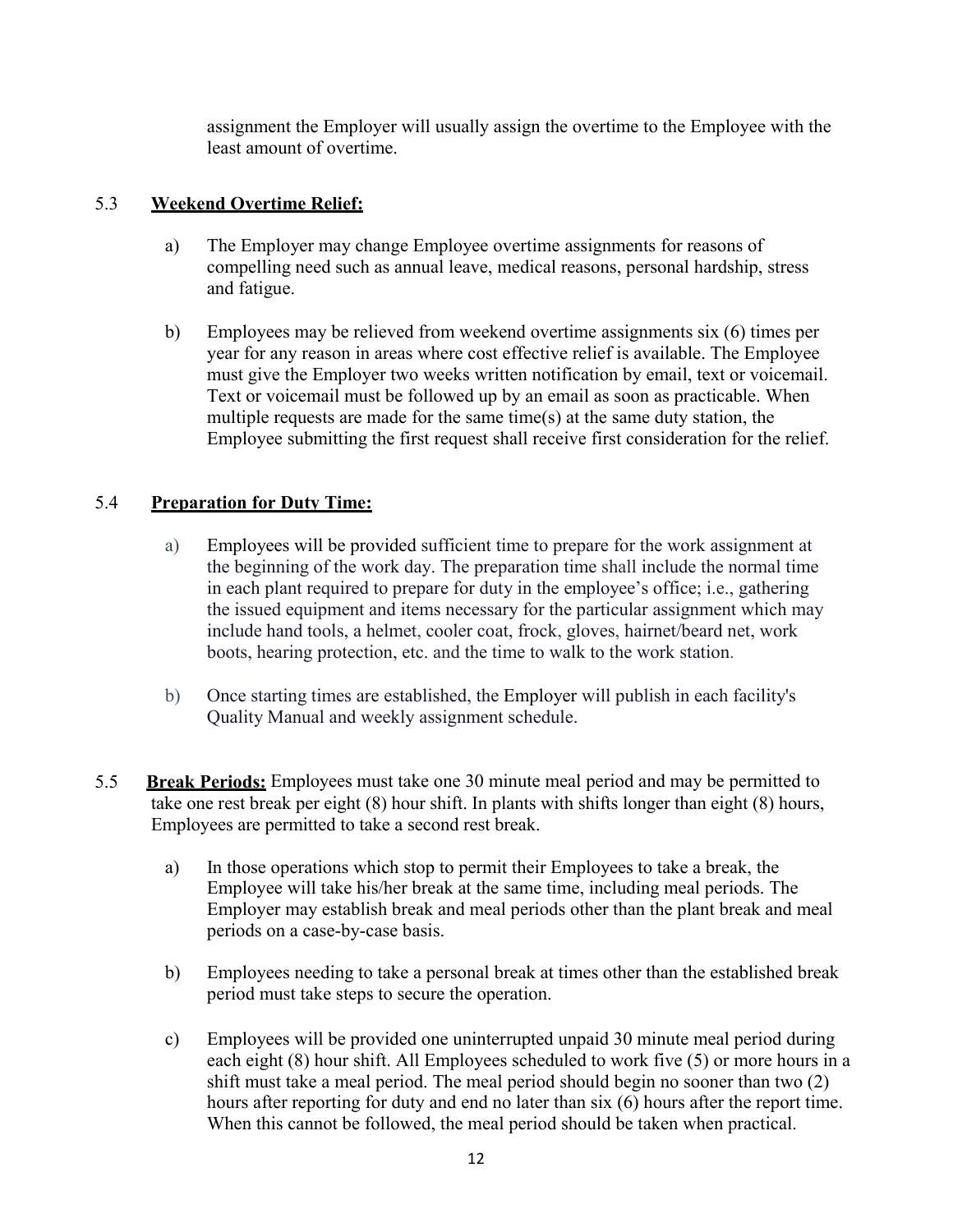d) In plants where multiple Employees work the same shift, ensure the Employees at least 15 minutes of non-cooler time each time the Employee is not on the grading chain. This is so Employees can complete their administrative duties and any required monitoring checks.

# 5.6 **Rotation Schedule:**

- a) The Employer will make shift specific individual duty assignments in duty stations where there are multiple positions after considering the required duties of each assignment and make an effort to distribute the workload equitably. To minimize fatigue and provide maximum training and experience, the Supervisor shall rotate duties (e.g., weekly, daily, hourly) when plant operations and Employee qualifications and experience permit. In doing so, the Supervisors may consider the assigned Employees' suggestions in determining the most effective and efficient rotational pattern.
- b) The Supervisor will normally provide a written rotation schedule for assigned individuals, covering a four (4) week period to each employee at least one (1) week prior to the beginning of the four (4) week period. This rotation schedule may also contain a tentative list of employees who may be assigned to temporary duty during the four (4) week period. The Parties agree that the rotation schedule is subject to change at the discretion of the Employer. Employees involved in a change will be notified as soon as possible.
- c) Employees who are working in the same plant and operation that has multiple shifts may volunteer to trade shifts with other employees with the Employer's approval.
- d) The Management official of the BOB shall consult with the National Council President regarding assignments for Employees, whose medical conditions temporarily preclude them from performing their regular assignments, requiring an exception to the rotation of assignments as stated above.
- 5.7 **Temporary Duty:** Temporary Duty (TDY) Assignments are those assignments outside an Employee's official duty station where the employee would reasonably be expected to remain overnight and incur lodging and per diem expenses.
	- a) Union officers who attend Labor-Management meetings, Union training, or perform representational functions while on TDY for three (3) or more consecutive nights in a two week period, shall be considered to have taken their turn in the relief rotation schedule.
	- b) Each TDY assignment will be limited to no more than 2 weeks at any one time unless the employee agrees to accept more, or a plant closing dictates a longer detail assignment. An Employee will be considered to have taken a turn in a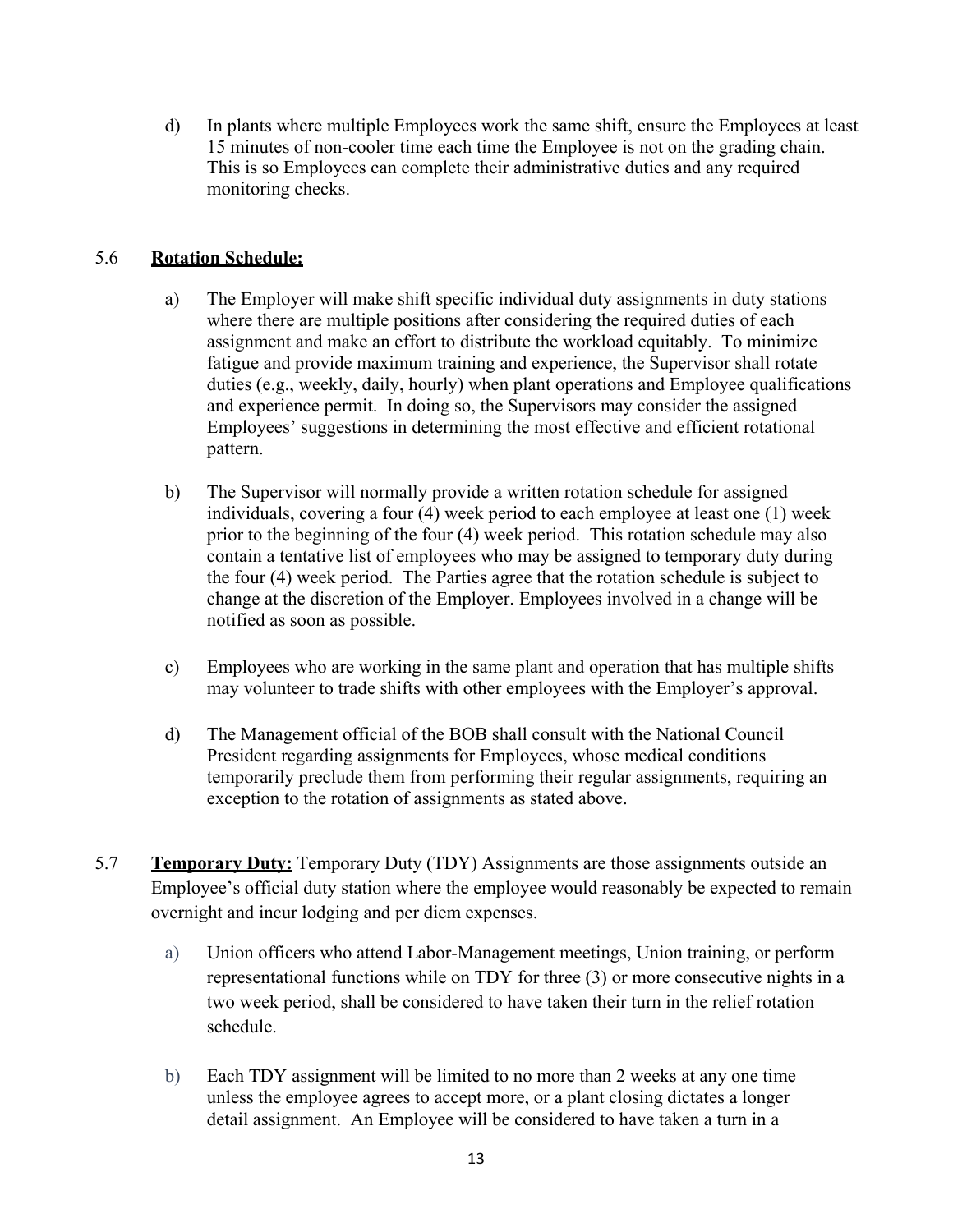temporary duty assignment rotation when away from their Official Duty Station for three (3) or more consecutive nights in a 2-week period and there are no other TDY assignments within the 2-week period.

- c) When extended TDY assignments result from events such as plant closings or work reduction situations, the Employee may return to his/her official duty station during non-work days of the TDY assignments once every 2 weeks.
- d) Except in emergencies, employees scheduled for TDY assignments will receive as much advance notice of the impending assignment as possible.
- e) When an employee is needed for a TDY assignment, the Employer will assign a qualified Employee from the duty location, on an equitable, rotating basis. When all qualified Employees in the same duty station have equitably rotated TDY assignments, the process shall begin again.
	- 1) The order of work unit temporary duty (TDY) rosters may be determined locally and use a variety of methods (alphabetical, seniority, random, etc.).
	- 2) All newly hired employees will be added to the TDY roster upon successful completion of their training period. Regardless of the method used to determine the roster, the new employee will be added to the bottom of the roster in such a manner that will allow a full rotation through the roster occurring prior to the new employee's turn on TDY.
		- i. If more than one employee is hired on the same date then the employees will be added to the bottom of the roster in alphabetical order by last name.
	- 3) All employees that transfer into a work unit through the voluntary lateral transfer procedure will be added to the TDY roster using the method determined locally.
- f) If approved by the Employer, Employees may request to skip one turn per calendar year, for any reason, from his/her scheduled turn on a TDY assignment by requesting the skip in writing to their immediate Supervisor at least seven (7) but not more than fifteen (15) working days prior to the beginning Sunday of the requested skip period. The skip is limited to two (2) consecutive workweeks. The replacement Employee for the Employee approved for a skip will be the next employee in the rotation. The Employee approved for a skip will be considered to have used his/her skip only if a TDY assignment was performed by a replacement Employee.
	- 1) Those Employees who have performed six (6) or more TDY assignments, as defined in this Agreement, during the previous calendar year shall be entitled to one (1) additional skip from TDY assignments for any reason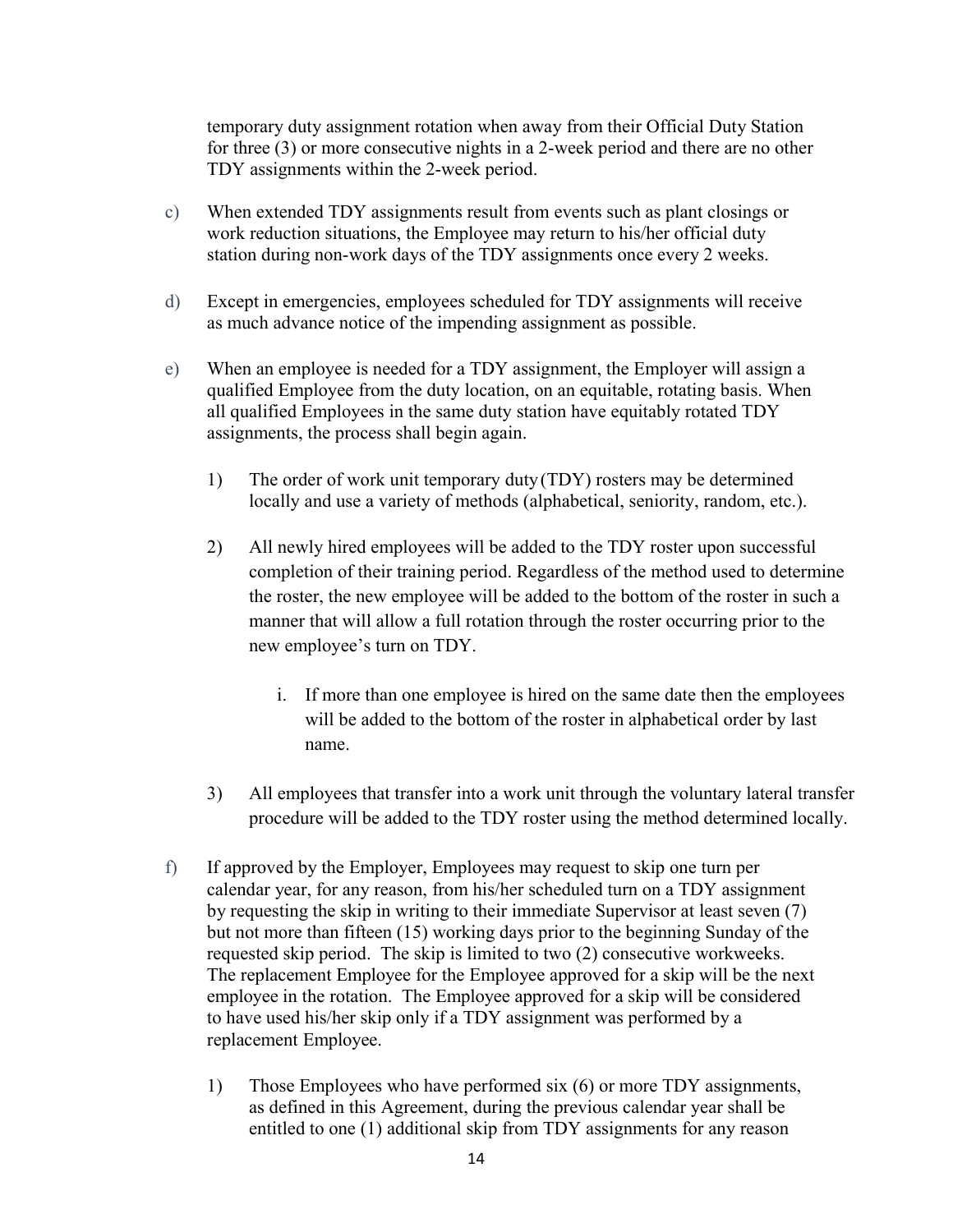subject to the conditions and procedures outlined above.

- 2) In the event of multiple requests for skips during the same period, the qualified Employee who submitted the first request will have preference for the skip.
- g) Subject to the approval of the Supervisor and the agreement of the involved Employees, an Employee may volunteer to perform the TDY relief assignment for another Employee. The Employee originally scheduled shall be considered to have taken his/her turn in the rotation schedule. The volunteering Employee is still subject to his/her normal turn in the rotation schedule.
- 5.8 **Annual Leave:** Annual leave procedures will be in accordance with the QAD Procedure 1310, seniority and successor documents. The Employer will grant annual leave in accordance with the wishes of the Employee, if the workload permits. The ultimate decision on granting annual leave rests with the Employer based on service needs of the customer.
	- a) If service requests permit, upon written request, Union representatives may be granted annual leave to attend the biannual Meat Graders' Council meeting. Such leave must be requested at least 10 working days in advance and shall be canceled only after all possible cost-effective alternative means of providing service have been explored. The BOB Chief will explain to the involved Union officials the reasons for canceling the annual leave.
	- b) Employees may request annual leave for one day at a time (8 hours) limited to five times per calendar year and no more than two requests in any pay period. These requests should be submitted a minimum of two weeks in advance (see Leave Procedure 1310).
	- c) Requests made under the two week advance notice period may be permitted if the Employee finds a qualified relief Employee and is approved by management (see Leave Procedure 1310).

# 5.9 **Official Time:**

- a) A collective total of 160 hours of official time may be granted to Union officials affiliated with the National Meat Graders' Council during each calendar year for the purpose of attending training sessions sponsored by the Union in accordance with the following:
	- 1) Written requests for official time and approval from the approving Union official must be submitted at least 30 calendar days prior to the training to the Employer. All requests will be considered dependent upon the service needs of the Employer on a case-by-case basis.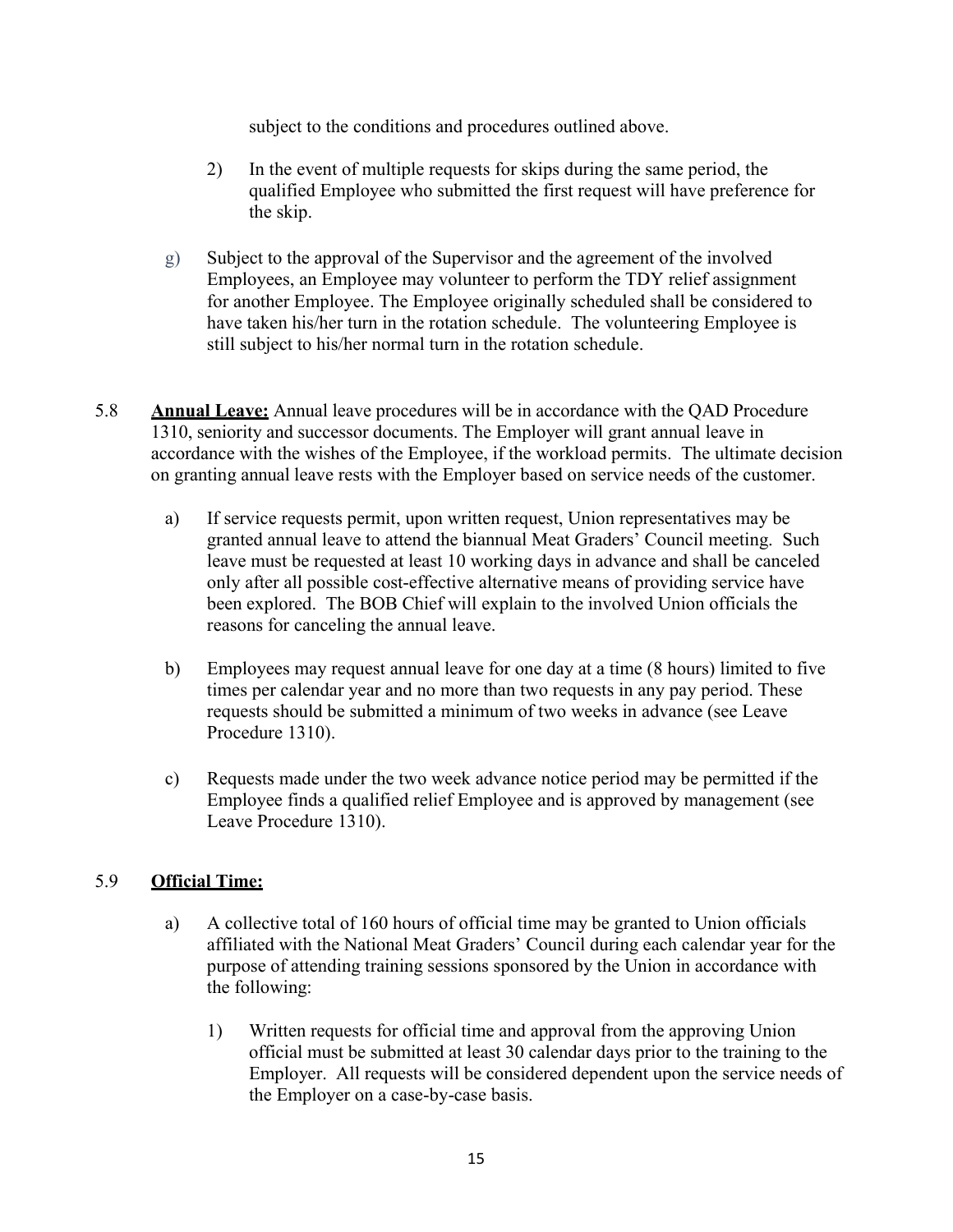- 2) The determination of which Union officials will be sent for training is at the discretion of the National Council.
- 5.10 **Leave Because of Unusual Circumstances:** Due to hazardous weather, unusual plant conditions or for other reasons, a Supervisor may grant the appropriate type of leave not to exceed eight (8) hours/day on a case by case basis. The Employee must make an attempt to contact his/her Supervisor prior to the start of their shift.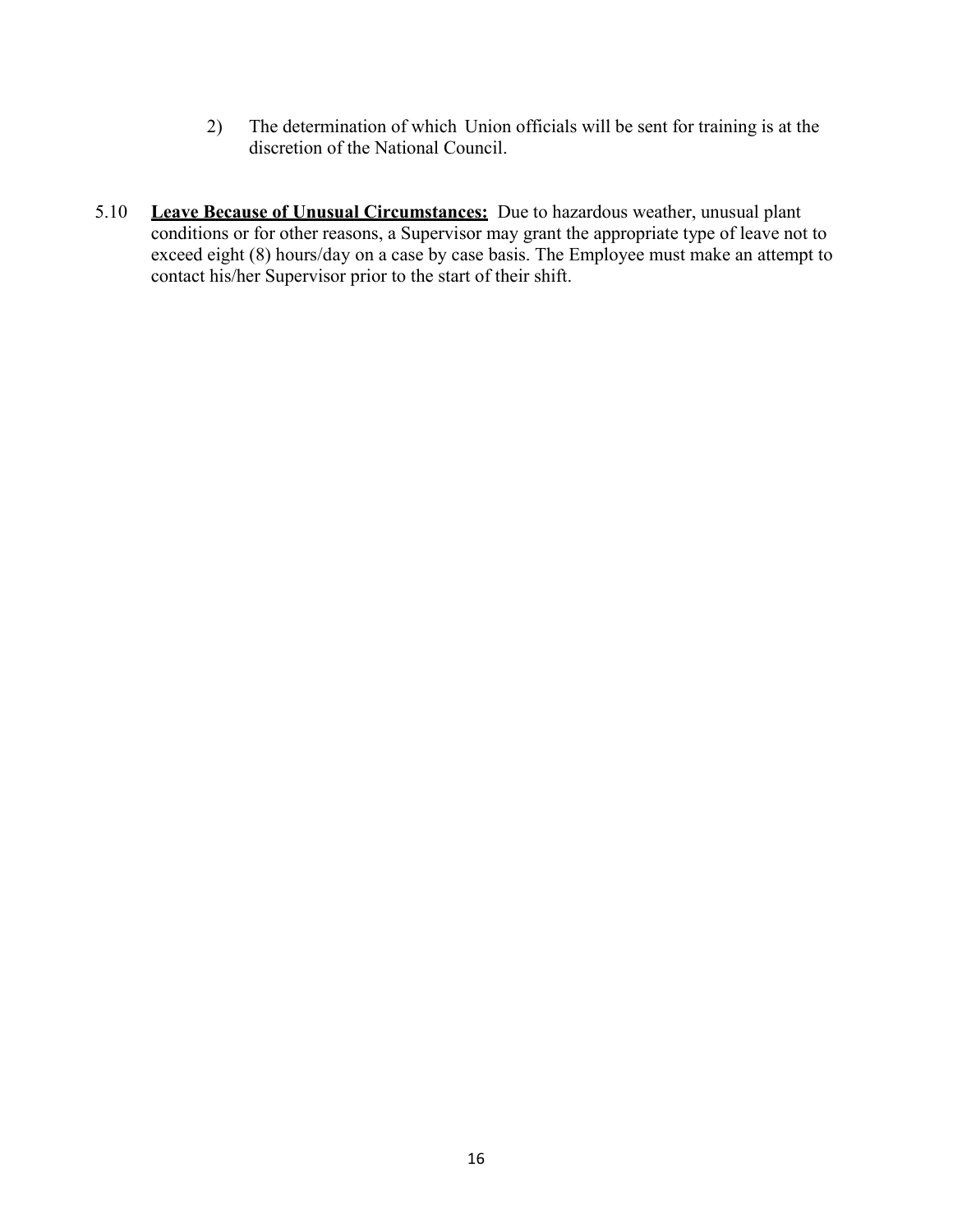#### **WORKING CONDITIONS**

- 6.1 **General:** The Union and the Employer will make every effort to assure safe and healthful working conditions in accordance with QAD instructions. Employees have the primary responsibility to know and observe safety rules and practices as a measure of protection for themselves and others. Any Employee, who believes that an unsafe or unhealthful working condition exists, shall promptly report it to a Supervisor. If the condition is serious and likely to cause physical harm or death and the operation cannot be conducted in a location or manner that would eliminate the hazard or the hazard is not promptly corrected, the Employee will cease work and immediately contact a Supervisor (refer to QAD 1701 Procedure Safety and Health Program or successor documents).
- 6.2 **Equipment:** The Employer agrees to make available all equipment, supplies, and instruments necessary for the Employees to perform their duties. Request by Employees who need alternative equipment will be considered on a case-by-case basis. The Employer will provide the Employee with a list of available supplies.
- 6.3 **Uniforms and Footwear:** The Union and Employer agree to conduct the Uniform and Footwear program in accordance with Agency Directives. (Refer to QAD 1490 Procedure Uniform and Footwear Allowance or successor document.)
- 6.4 **Rental Vehicles:** When a vehicle is rented on behalf of the Government from a commercial vendor, the Employer will reimburse the Employee for only those costs relating to official use of that vehicle in accordance with Government-wide regulations. If the Employee elects to use the rental vehicle for personal use, he/she must do so in accordance with official government travel regulations.
- 6.5 **Parking Spaces:** Supervisors will request applicants to reserve adequately lighted parking spaces near the plant for Employees on official business to facilitate carrying equipment and to prevent adverse effects of inclement weather on the Employee. The Employer will provide rear-view mirror USDA parking placards for any vehicle used by Employees in the performance of official duties.
- 6.6 **Office Space:** The Parties agree that sufficient office space and safe operational office furniture will be provided for Employees at the assigned duty facility. On a case-by-case basis, the Employer will arrange for an alternative to in-plant office space in those customer facilities where office space cannot be provided. Requests for privacy screens and partitions will be approved as needed on a case-by-case basis.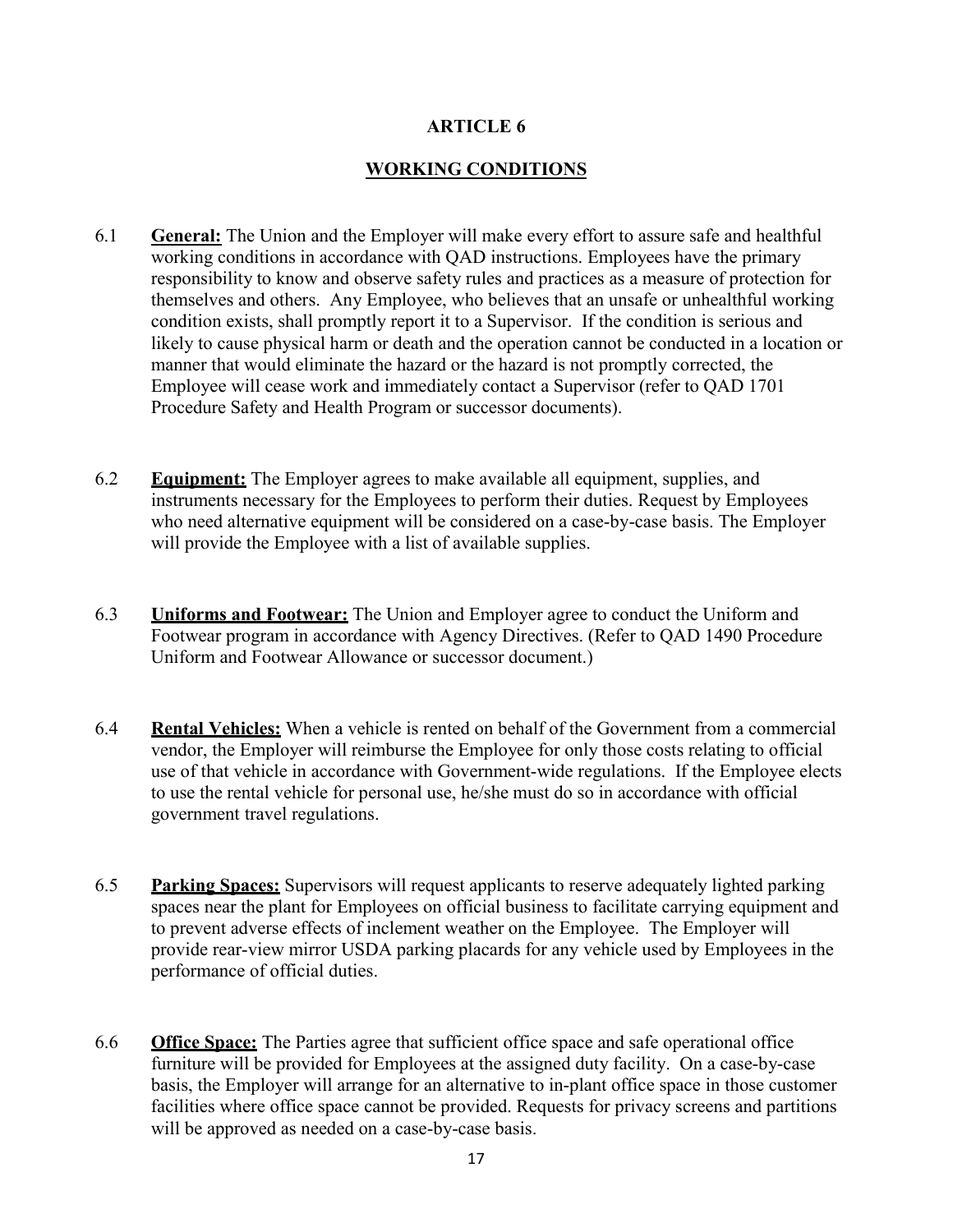- 6.7 **Locker Space:** The Parties agree that suitable locker space for QAD equipment and the Employee's personal belongings will be provided by the applicant.
- 6.8 **Dues Deductions:** Members of the bargaining unit are authorized to affect voluntary allotments for the payment of dues to locals affiliated with the Council.
- 6.9 **Local Mileage:** The Employer agrees to provide a means for Employees entitled to mileage and local travel reimbursement to submit, with appropriate frequency, form SF-1164 or successor document for expenses. Forms will be submitted in accordance with Governmentwide rules or regulations and procedure QAD 1425 or successor documents.
- 6.10 **Communications:** The Parties agree that the information pertaining to QAD will be distributed by email to all Employees to enhance communications.
- 6.11 **Information Technology:** The Parties agree that as electronic information technologies are brought on-line and appropriate notification is provided by the QAD, information that includes, but is not limited to: available positions, the Collective Bargaining Agreement, position descriptions, work schedules, instructions and specifications may be officially posted on the Employer's Intranet site and/or transmitted to Employees electronically. The information posted on the Intranet site and/or transmitted electronically will serve as official notification to Employees and, as appropriate, Employees will be responsible for knowing and applying the information.
- 6.12 **Use of POV:** Employees will not be required to use privately owned vehicles (POV's) for official business, nor shall they suffer any loss of pay, reprisal or adverse action on account of refusal to use a POV for official business.
- 6.13 **Telework:** When an Employee has a telework agreement and when the Employer approves telework, Employees will be able to use telework to complete other duties such as AgLearn, Data entry, time and attendance, etc.
- 6.14 **Training:** Employees will not be rated on new equipment and technology changes until they are provided with training. The Union will be consulted on the training in advance.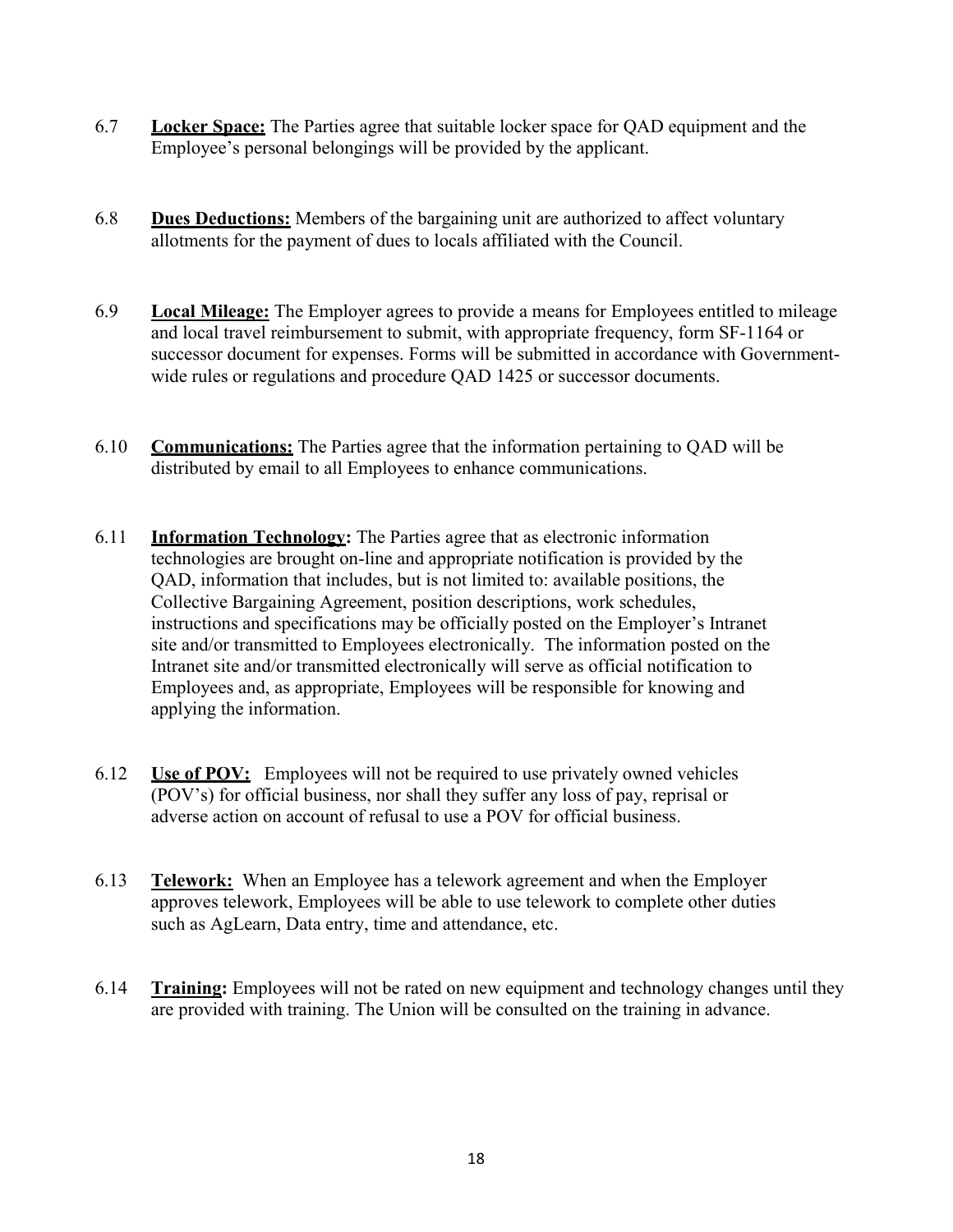# **DUTIES AND PERFORMANCE**

- 7.1 **Work Performance:** The Parties agree that the work performance of the Employees will be evaluated in accordance with QAD Procedures. The Employee's ratings will be completed and emailed to the Employee no later than ten (10) working days after the rating period (monthly, quarterly, etc.) When the Employer determines that work performance is less than satisfactory, the Supervisor will discuss his/her observations with the Employee and provide a copy of the "Employee Progress Review Report" (Form QAD -814 or successor). In the event that the discussion cannot occur in person, and the review would result in an unsatisfactory rating, the Supervisor will attempt to discuss the observed performance with the Employee by telephone and transmit (via e-mail) a QAD-814 as soon as possible. Prior to initiating a personnel action based on unsatisfactory performance, the Employer will initiate a Performance Improvement Plan in accordance with Department and Agency regulations. (Refer to Human Resources Desk Guide 4430 Performance Management or successor.)
- 7.2 **Position Description:** The Employer agrees to provide each Bargaining Unit Employee with a current copy of his/her position description. The current position description is available on the Employer intranet site. Full-time Employees will not be responsible for the level of performance of intermittent or part-time Employees.
- 7.3 **Classification Appeal:** An Employee who believes his/her position description is improperly classified may request a classification review by the appropriate servicing office. If the classification review results in the position remaining at the same grade and the Employee is dissatisfied with the decision, the Employee may appeal the classification to the appropriate USDA servicing office or the Office of Personnel Management (OPM). If the Employee appeals to the Department and is dissatisfied with the decision, the Employee may appeal to the OPM.
- 7.4 **Within Grade Increases:** The Employee will be granted a within grade increase in accordance with Agency and Department regulations if the performance rating of record is "fully successful" or higher. If a within grade increase is denied, the Employee will be notified in writing of the right to request reconsideration from the appropriate servicing office. The Employee has the right to representation and may respond orally and/or in writing to the denial. If the denial is sustained upon reconsideration, the Employee will be notified in writing of the right to appeal to the Merit Systems Protection Board.
- 7.5 **Progressive Promotions:** Career ladder promotions from GS-5 to GS-7 and GS-7 to GS-9 will be effective when the Employee has completed one year of service at the lower grade and is performing at the "Fully Successful" level or higher.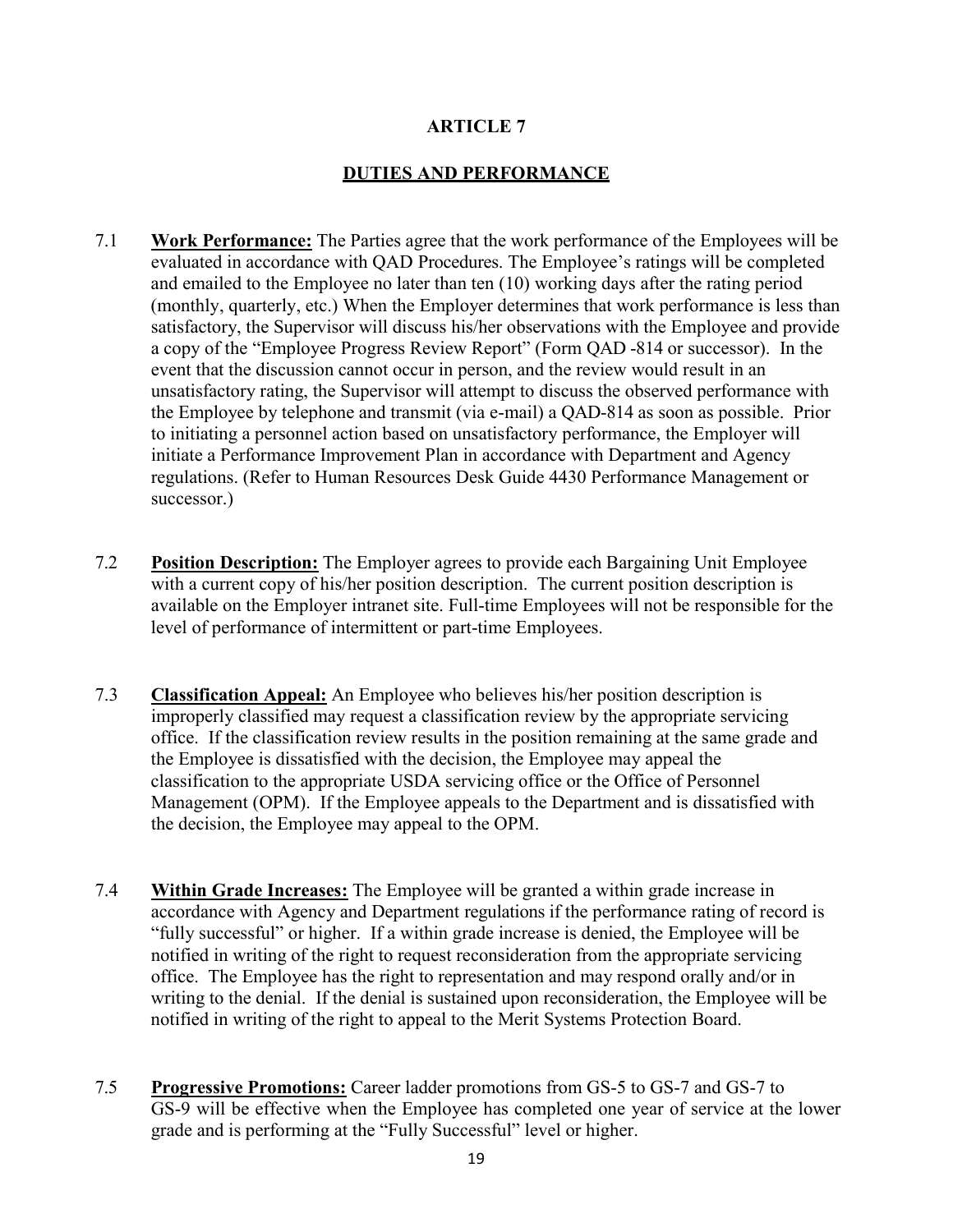- 7.6 **Temporary Promotions:** The Employer agrees to effect a temporary promotion if a GS-9 Employee is to be used in a higher level position for a period of not less than 30, or not more than 120 days provided he/she meets the minimum qualification standards prescribed by the Office of Personnel Management for the higher-grade position. The selection for this temporary promotion will be made by the Employer on an informal merit basis.
- 7.7 **Employee Awards and Recognition:** Employees may be eligible for awards and other forms of recognition under Department, Agency and Division programs (LPS, AMS, USDA, etc.). Awards are granted on the basis of merit and within applicable budget limitations, to individuals or groups. Such awards will be granted in a fair, consistent and objective manner without discrimination. These awards include, but are not limited to, Package Awards, Extra Effort Awards, Quality Step Increases, Spot Awards, Keepsake Awards, Time Off Awards, etc.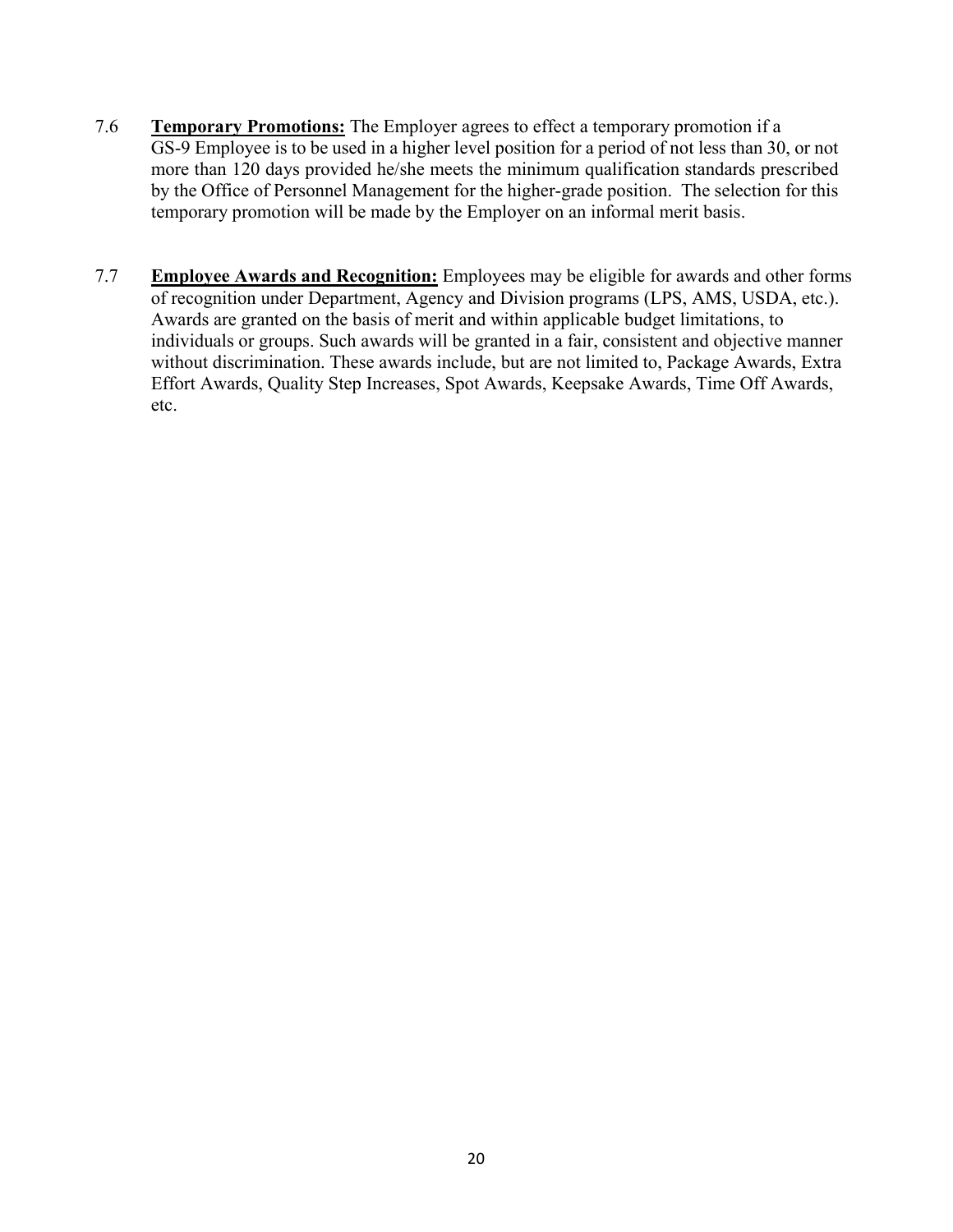# **GRIEVANCES**

8.1 **Purpose:** This Article provides a mutually acceptable method for orderly, prompt and equitable settlement of grievances. The Parties agree that every effort will be made to settle grievances at the lowest possible level. A grievance may be filed by an Employee, a group of Employees, the Union, or the Employer. This shall be the sole and exclusive procedure available to Employees within the Bargaining Unit and to the Parties to this Agreement for the resolution of a grievance(s) except as otherwise provided herein. An Employee has the right to Union representation at any stage of the grievance procedure. Employees and their representatives will be unimpeded and free from restraint, interference, coercion, discrimination or reprisal, consistent with 5 USC Chapter 71 and this agreement, in seeking adjustment of grievances.

#### 8.2 **Coverage:** A grievance means any complaint relating to:

- a) Any matter involving the interpretation, application, or violation of this Agreement;
- b) Matters involving the personnel policies, practices, procedures, and conditions of employment;
- c) Any claimed violation, misinterpretation or misapplication of any Government-wide, Agency, or Departmental rule or regulation affecting conditions of employment; or
- d) Personnel actions affecting individuals, including, but not limited to disciplinary, adverse or performance-based actions.

# 8.3 **Dual Coverage:**

- a) Claims of discrimination may be reviewed under this grievance procedure or under USDA EEO complaint procedures, but not both.
- b) Actions for which there is a statutory right of appeal to the Merit Systems Protection Board (MSPB) (i.e. adverse action, furloughs, removals, reductions in grade or pay, suspensions for more than 14 days, performance-based removals or demotions) may be reviewed under this grievance procedure or appealed to the MSPB, but not both.
- c) Employee shall be deemed to have exercised his/her option under the provisions of this Section at such time as the Employee timely files either a grievance in writing under this procedure or a notice of appeal under the applicable appellate procedure, whichever filing occurs first.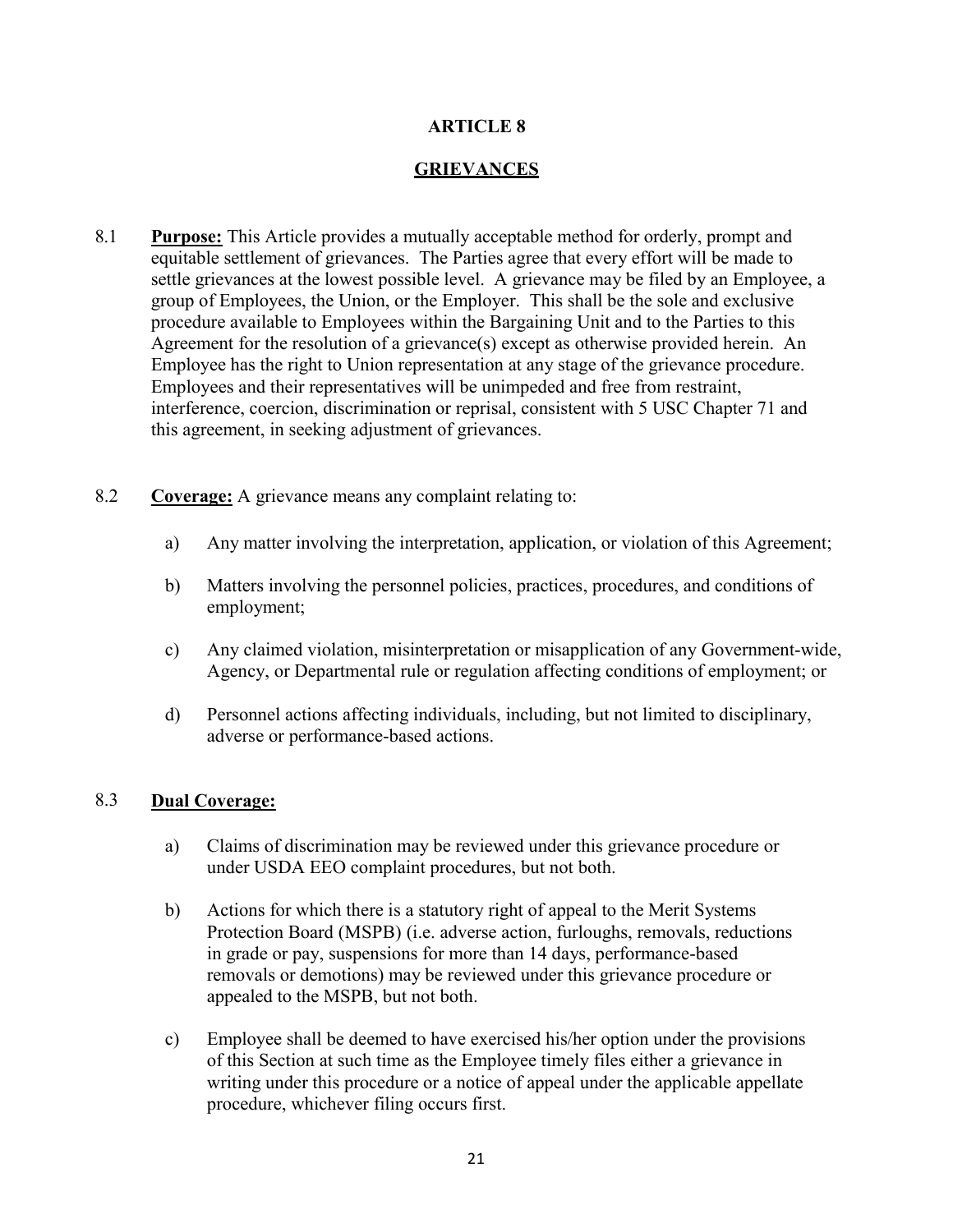- 8.4 **Exclusions:** This grievance procedure does not apply to:
	- a) Any claimed violation of Subchapter III of Chapter 73 of Title 5, U.S.C. relating to prohibited political activities;
	- b) Retirement, life insurance, or health insurance;
	- c) A suspension or removal under Section 7352 of Title 5, U.S.C. (related to national security);
	- d) Any examination, certification, or appointment;
	- e) The classification of any position which does not result in the reduction in grade or pay of an Employee;
	- f) Within grade increase denials (which are subject to separate reconsideration and appeal procedures);
	- g) Pay claims (which are subject to review by the Office of Personnel Management); and
	- h) Separation, demotion, or furlough for more than 30 days under reduction-inforce (RIF) procedures (which are appealable to the MSPB).

#### 8.5 **Grievance Representation**

- a) Upon filing a grievance, an Employee may elect to self-represent or be represented by a Union representative. Anyone whom the Union has designated is the representative of the Union.
- b) The Union has the right to be present during any proceeding under the negotiated grievance procedure. If the Union is not the designated representative, a copy of the grievance will be provided to the Union within three (3) working days of the filing date. The Employer will provide the Union reasonable advance notice of any grievance meeting/discussion when the Union is not the designated representative. A copy of each grievance decision will be timely provided to the Union.
- c) When the grievant elects Union representation, meetings and communications in regard to the grievance and any attempts at resolution shall be made through the designated Union representative.
- d) When the grievant and the representative are on the same shift, under normal circumstances all steps in the grievance process will be scheduled during that shift, unless the Parties mutually agree otherwise.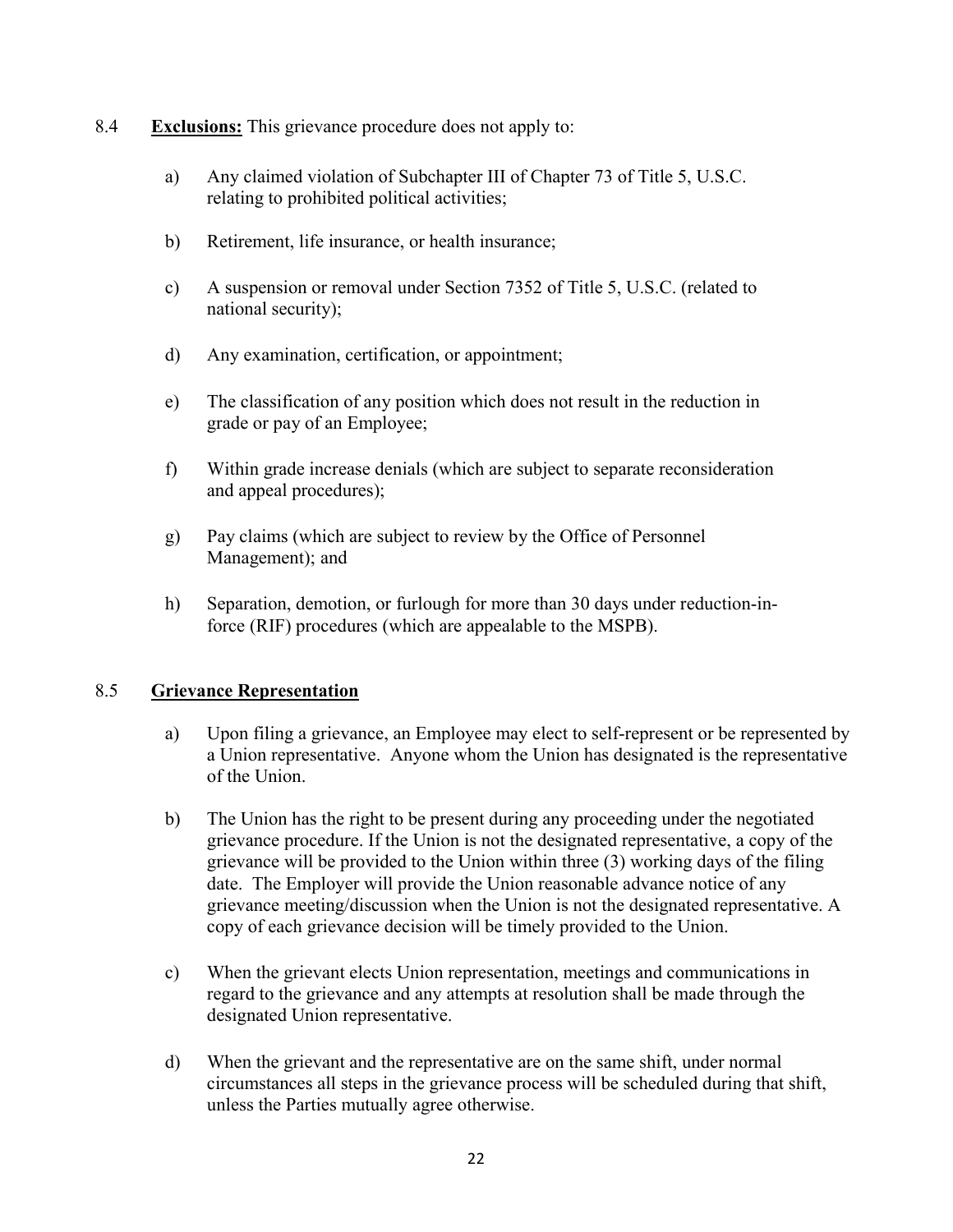e) In situations where the grievant(s) and representatives are on different shifts and/or duty stations, the Parties will make every reasonable effort to schedule all steps in the grievance process to common work times of the grievant(s) and representative unless the Parties mutually agree otherwise.

#### 8.6 **Grievance Procedures:**

#### Step 1: Informal--Oral

- a) The grievance shall first be taken up orally by the concerned Employee(s) and/or the Union representative at the lowest level of supervision with authority to resolve the matter. This must be done within 20 working days of the occurrence of the event on which the grievance is based.
- b) If mutually agreeable, and if the designated Union representative is not located in the same duty station as the aggrieved Employee, the Supervisor may arrange a conference call among the involved parties to permit the Union representative to participate in presenting the grievance.
- c) As an alternative to Informal Oral Step 1, Employee(s) involved in a grievance covered by Article 8.2 may use Alternative Dispute Resolution (ADR). To use ADR, the Employee(s) must notify the involved management official that they are pursuing a resolution through ADR within 20 working days of the event. The Employer will contact the ADR Specialist and make arrangements for the Specialist to contact the Employee. During the ADR process the grievance timelines are suspended. If the matter is not resolved through ADR, the aggrieved Employee(s) may, within ten (10) working days (postmarked, fax, hand-delivery or e-mail) present the grievance in writing to the same management official with whom the matter was originally discussed in Step 1.

#### Step 2: Informal--Written

- a) If the matter is not resolved at Step 1: Informal-Oral, the aggrieved Employee(s) may, within ten (10) working days (by postmarked mail, dated fax, hand-delivery or e-mail) present the grievance in writing to the same Supervisor with whom the matter was discussed. The written grievance shall include appropriate space for at least the following:
	- 1) Detailed statement of fact;
	- 2) Contentions of grievant;
	- 3) Particular contractual provisions involved; and
	- 4) Remedy sought.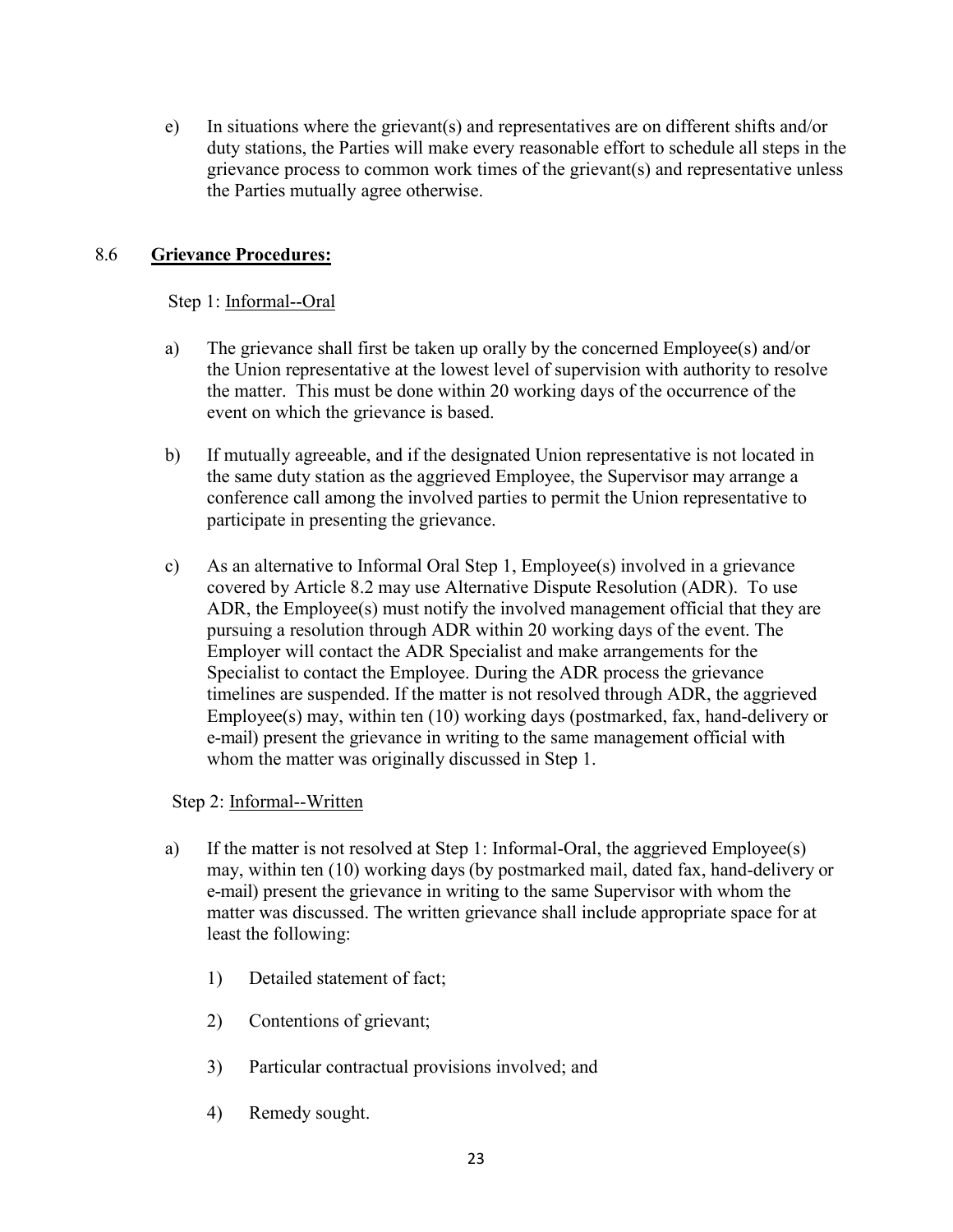- b) The responding official shall give full consideration to all available facts and consult with all persons he/she believes may be able to help resolve the matter. A written decision shall be rendered within 20 working days (postmarked, fax, handdelivery, or e-mail) after receipt of the grievance. The decision shall include a full statement of the Employer's understanding of:
	- 1) all relevant facts;
	- 2) contractual provisions involved; and
	- 3) detailed reasons for denial of the grievance.

#### Step 3: Formal

- a) Formal grievances not involving adverse actions, initially filed at the Informal stage and not adjusted to the satisfaction of the Employee(s) may, within ten (10) working days of the receipt of the written decision, be filed with the Office of the Deputy Administrator, Livestock, Poultry, and Seed (LPS) Program or designee. The Employee(s) will submit the original grievance, in writing, with copies of all previous documents.
- b) Formal grievances involving adverse actions may be grieved, in writing, directly to the Office of the Deputy Administrator, LPS program, within 20 working days of the occurrence of the action on which the grievance is based.
- c) The office of the Deputy Administrator, LPS Program or designee, will issue a written decision attempting to resolve the grievance within 20 working days of its receipt. A copy of the written decision shall be provided to the President of the National Council.

#### Step 4: Arbitration

- a) If the decision does not resolve the grievance to the satisfaction of the grievant, or if the decision is not issued within the stated time, the Union may invoke arbitration under the following conditions and stipulations:
	- 1) The costs of the arbitrator and expenses shall be shared equally by the Employer and the Union. Related charges for services not required by the arbitrator shall be shared equally, except neither Party shall be required to pay for such services if they do not wish to receive such services.
	- 2) The venue of the arbitration will be determined by the Employer. The Union is entitled to the same number of representatives as the Employer. Travel time and expenses for Bargaining Unit Employees shall be paid in accordance with Article 4.5 b Travel Time and Expenses.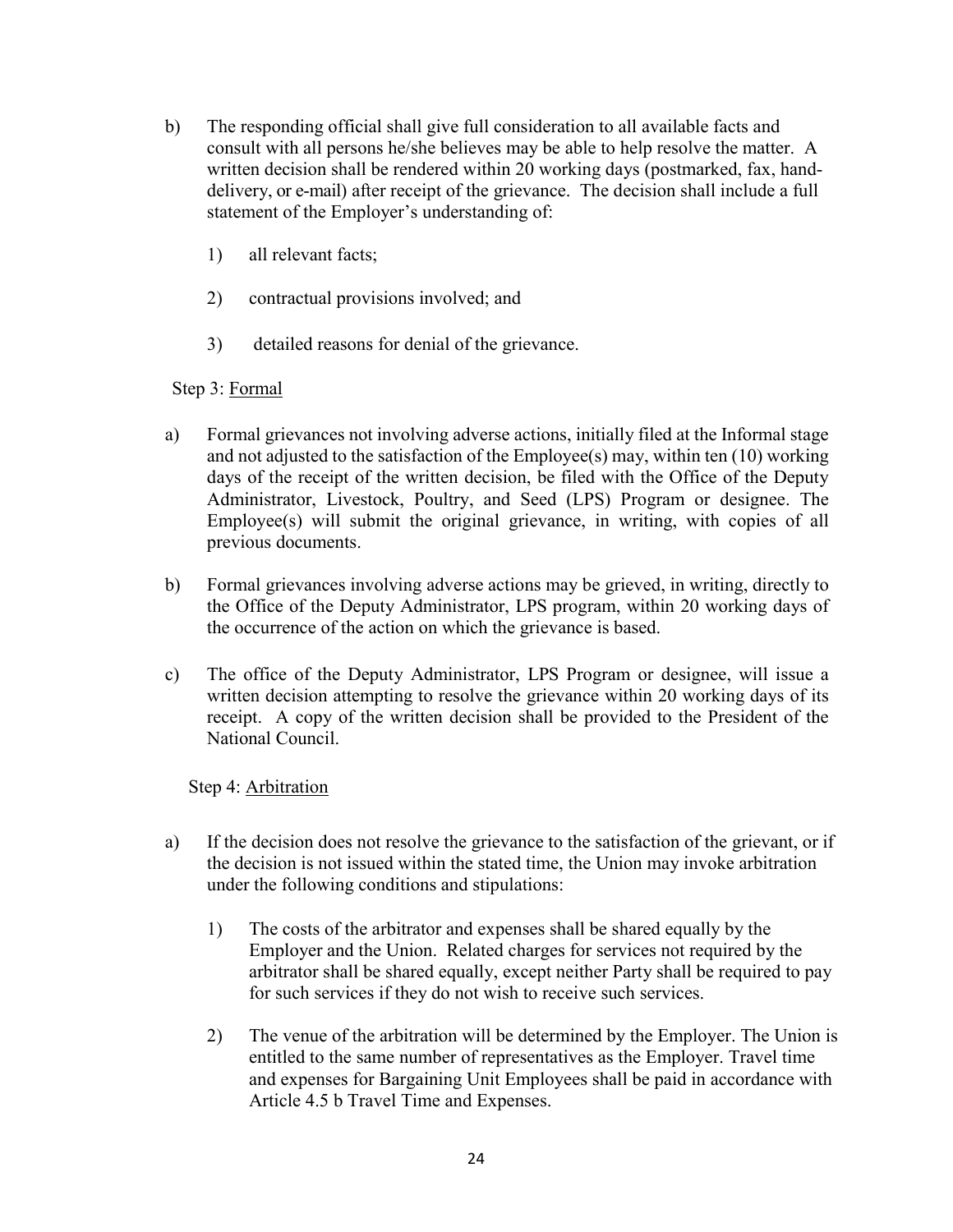- b) The arbitrator's decision will be binding. However, either Party may file an exception to the arbitrator award with the Federal Labor Relations Authority under its regulations.
- c) To invoke arbitration, the Union shall serve written notice of such intent with the QAD Director or designee within 15 working days of the written decision of the Office of the Deputy Administrator, LPS Program.
	- 1) If arbitration is invoked, the QAD Director or designee shall within five (5) working days from the request for arbitration, request the Federal Mediation and Conciliation Service (FMCS) to furnish the Parties a list of seven (7) impartial persons qualified to act as arbitrators.
	- 2) The Employer and the Union representative shall meet or confer by telephone within five (5) working days after receipt of the list. To reach agreement upon one of the listed arbitrators, they will each strike one name from the list and shall repeat the procedure. The remaining individual shall be the duly selected arbitrator.
- d) The following method will be used to determine the order in which the Parties will strike names from the list of arbitrators:
	- 1) If the date of the transmittal from FMCS is an odd number (e.g., May 17), then the Union will strike first, third and fifth and the Employer will strike second, fourth and sixth.
	- 2) If the date of the transmittal from FMCS is even (e.g., May 18), then the Employer will strike first, third and fifth the Union will strike second, fourth and sixth.
	- 3) If for any reason either Party refuses to participate in the selection of an arbitrator, the remaining Party may choose an arbitrator from the above mentioned list.
- e) The arbitrator will be requested to render a decision as quickly as possible but, in any event, not later than 30 calendar days after the conclusion of the hearing unless the Parties mutually agree to extend the time limits.
- f) Questions of grievability/arbitrability will be submitted to the arbitrator for decisions prior to addressing the merits of the original grievance. Any grievance filed where a question of grievability/arbitrability exists shall be amended to include that question.
- 8.7 **Grievances Filed by the Employer:** Grievances shall be submitted in writing or electronically to the President of the National Council, or his/her designee, by the Director of the QAD or designee within 20 working days of the occurrence of the event on which the grievance is based.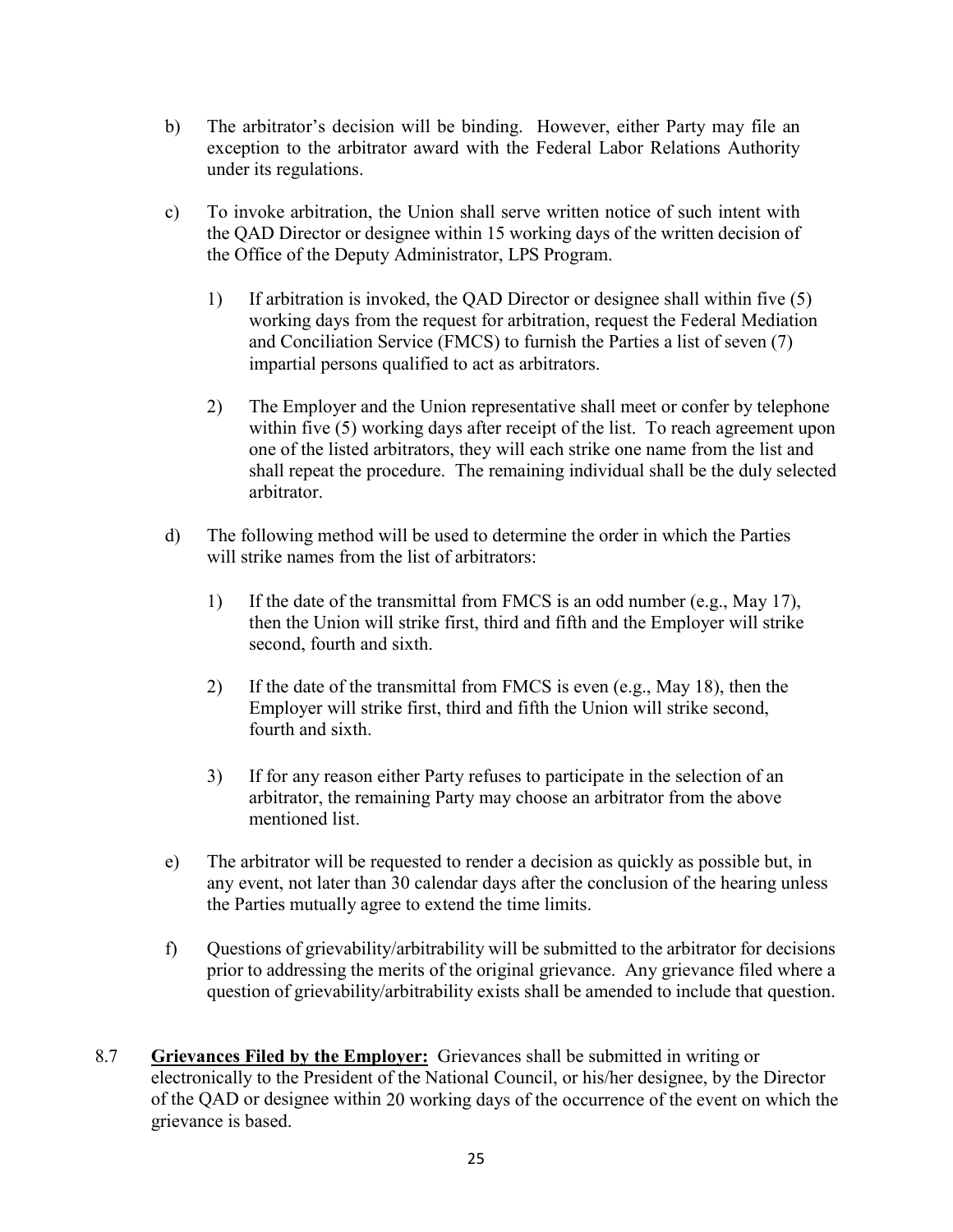- a) The grievance must state specifically and in detail the nature of the case, previous efforts made to resolve the grievance, the results thereof, and the corrective action desired.
- b) The President of the National Council shall have official time to prepare, present and render a written decision on the grievance to the Director of the QAD by Certified Mail, e-mail, fax or hand-delivery within 20 working days of its receipt.
- c) If the grievance is not resolved to the satisfaction of the Director of the QAD or designee, he/she may, within 15 working days of receipt of the decision of the President of the National Council, invoke arbitration in accordance with the provisions of this Article.
- d) Failure of the Employer to invoke arbitration within 15 working days of receipt of the decision from the President of the National Council will render the grievance null and void.
- 8.8 **Other Provisions:** All time limits stated in the grievance procedure may be extended by mutual consent. The failure of the Employee or the Union in Step 1 of the grievance procedure, or thereafter, to meet the prescribed time limits of other Steps, including arbitration, will be considered as a withdrawal of the grievance.
	- a) Failure by the Employer to schedule a meeting or render a decision in any of the steps of this procedure within the time herein provided (including mutually agreed to extension periods) shall be deemed to move the grievance to the next step of the grievance arbitration procedure.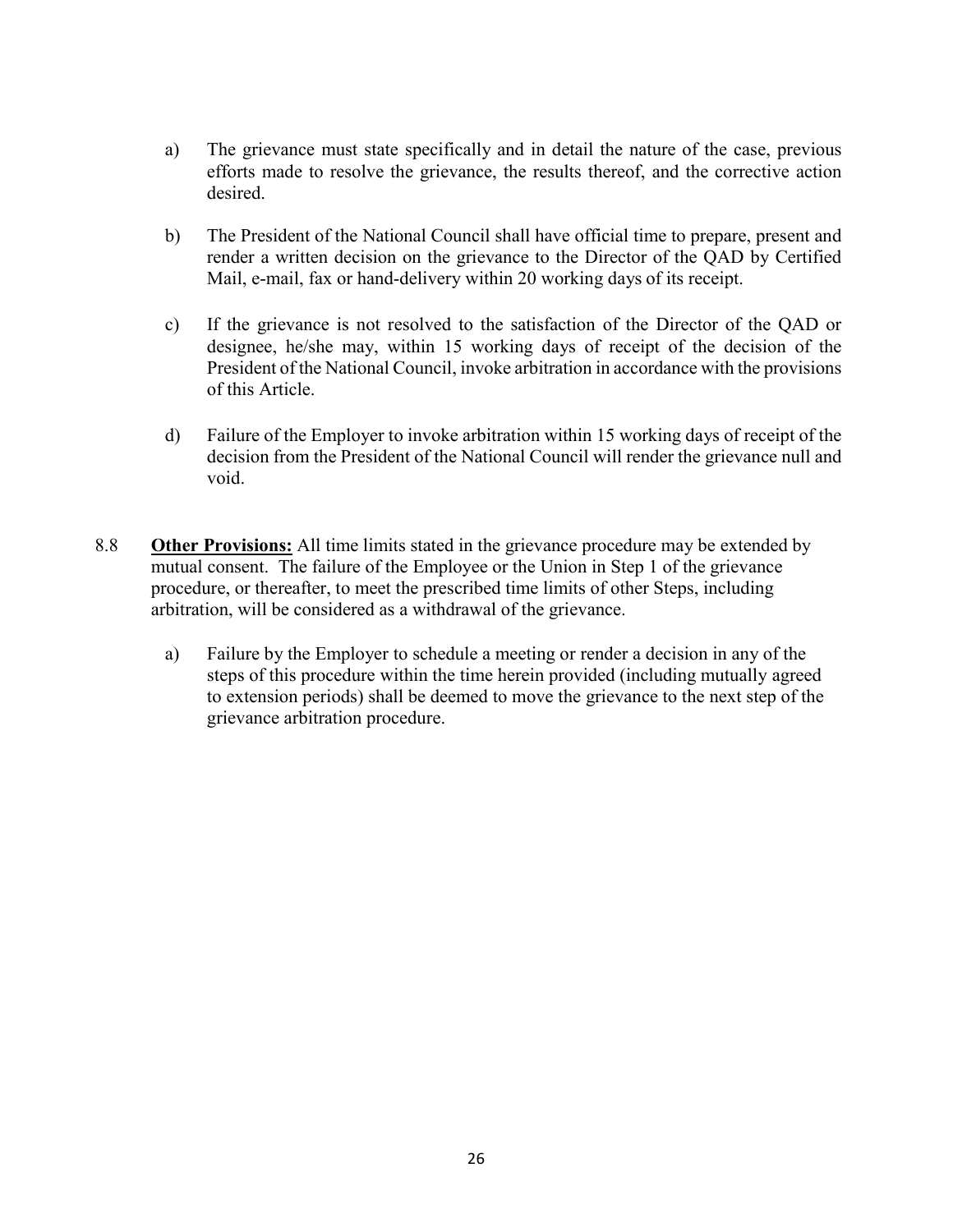#### **DISCIPLINARY, ADVERSE, AND PERFORMANCE-BASED ACTIONS**

- 9.1 **Disciplinary Actions:** Normally, discipline should be preceded by counseling or oral warnings which are informal.
	- a) A disciplinary action, for the purpose of this Article, is defined as an official letter or reprimand or a suspension of 14 calendar days or less.
	- b) Oral admonishments, oral admonishments confirmed in writing, letters of caution and QAD 814's issued by Supervisors, although grievable, are not disciplinary actions and will be kept in the Employee's record for a maximum of two (2) years, except QAD 814 which will be retained for three (3) years.
	- c) The Union will be given the opportunity to be represented at any examination of an Employee in the Bargaining Unit by a representative of the Employer in connection with an investigation if:
		- 1) The Employee reasonably believes that the examination may result in disciplinary action against the Employee; and
		- 2) The Employee requests representation.
	- d) An Employee against whom a suspension of 14 days or less is proposed will be given at least ten (10) working days advance written notice stating the specific reasons for the proposed actions. During this notice period, the Employee may answer orally, in writing, or both.
		- 1) The notice must state the reasons for the proposed disciplinary action, specifically and in detail, in order to allow the Employee to respond, and must clearly state the Employee's right to make a response to the proposal and his/her right to be represented. The Employee will be provided all material which is relied upon to support the reasons for the proposed action.
		- 2) Following receipt of the written and/or oral response, or the termination of the notification period, the Employer will issue a final written decision to the Employee which shall include a statement of the Employee's right to file a grievance. If the decision cannot be issued within 30 calendar days, the Employee will be given written notice as to when the decision will be issued.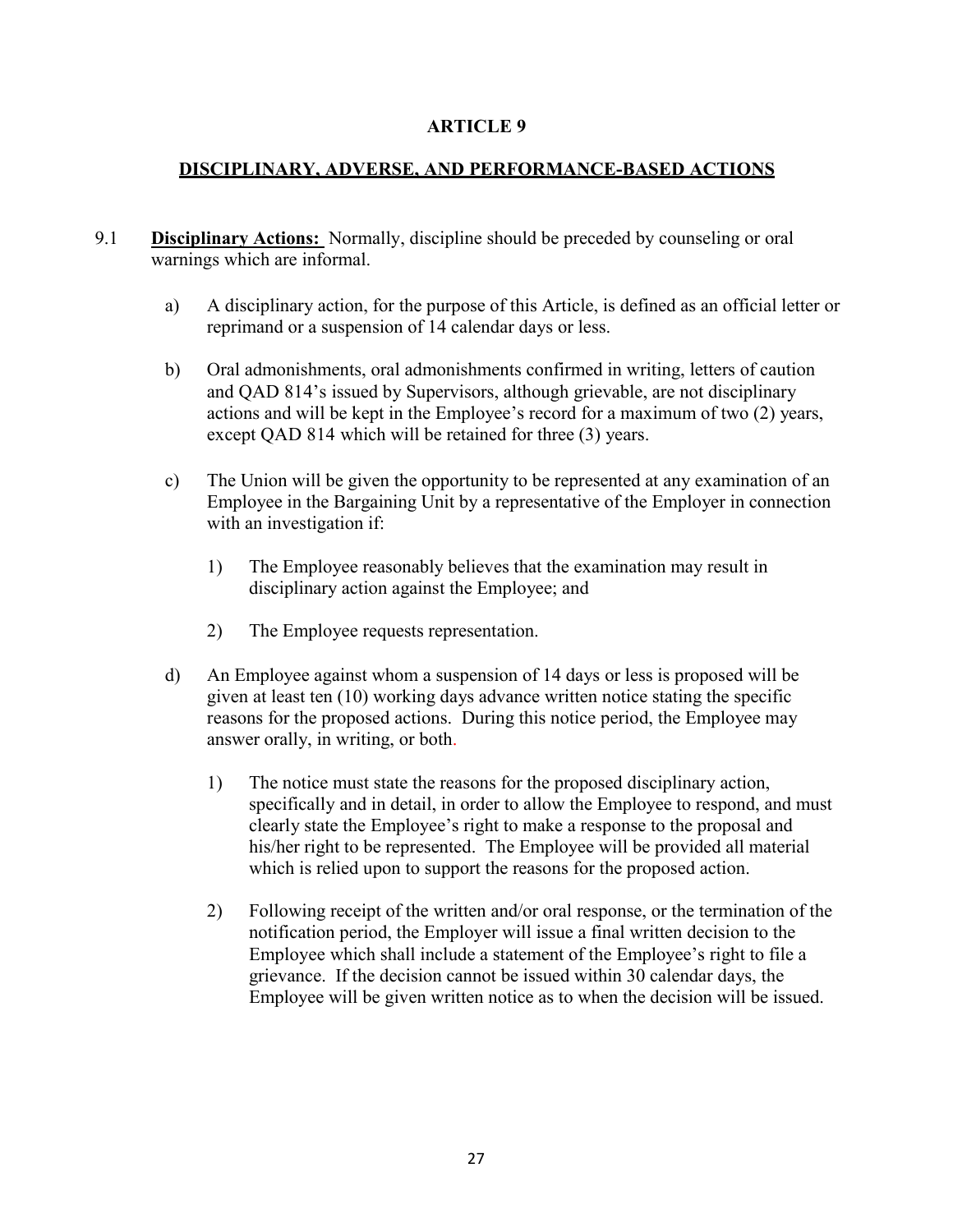#### 9.2 **Adverse Actions:**

- a) An adverse action is defined as a removal, a suspension for more than 14 calendar days, a reduction in grade and/or pay, or furlough for 30 days or less.
- b) At any meeting between an Employee and his/her Supervisor and/or any management official, in which the principal topic of discussion is to be adverse action or potential adverse action, or which as part of a supervisory investigation which the Employee reasonably believes may result in an adverse action, the Employee has the right to be accompanied by a representative. If such a request is made, the Supervisor or designee will honor the request. If the Employee requests a representative, the meeting will be held, or rescheduled when a representative can reasonably be present.
- c) With the exception of an emergency, furlough or situation when there is reasonable cause to believe the Employee has committed a crime for which a sentence of imprisonment may be imposed, the Employee will be given:
	- 1) 30 calendar days advance notice of the proposed adverse action;
	- 2) The specific reasons(s) for the proposed adverse action;
	- 3) The right to be represented by the Union or other representative of his/her choosing;
	- 4) A reasonable amount of time, but not less than 15 working days to respond orally and/or in writing and to furnish affidavits and other documentary evidence in support of the answer. This period of time may be extended by the Employer for a valid reason;
	- 5) The Employee will be provided all the material relied upon to support the reasons for the proposed adverse action.
- d) A management deciding official who sustains a proposed adverse action against an Employee shall, within a reasonable time after receipt of the written and/or oral response or the termination of the notice period, state his/ her findings in a notice of decision. The deciding official will also include his/her findings with respect to each reason for adverse action stated in the notice of proposed adverse action. If a decision sustains a proposed adverse action, the notice of decision will also inform the Employee of his/her right to file an appeal with the MSPB or to file a grievance. If a decision cannot be issued within 30 calendar days, the Employee will be given written notice as to when a written decision will be issued.
- 9.3 **Performance-Based Action Procedures:** This Section describes the procedures that will be followed in the event that an Employee (not serving a probationary period) is not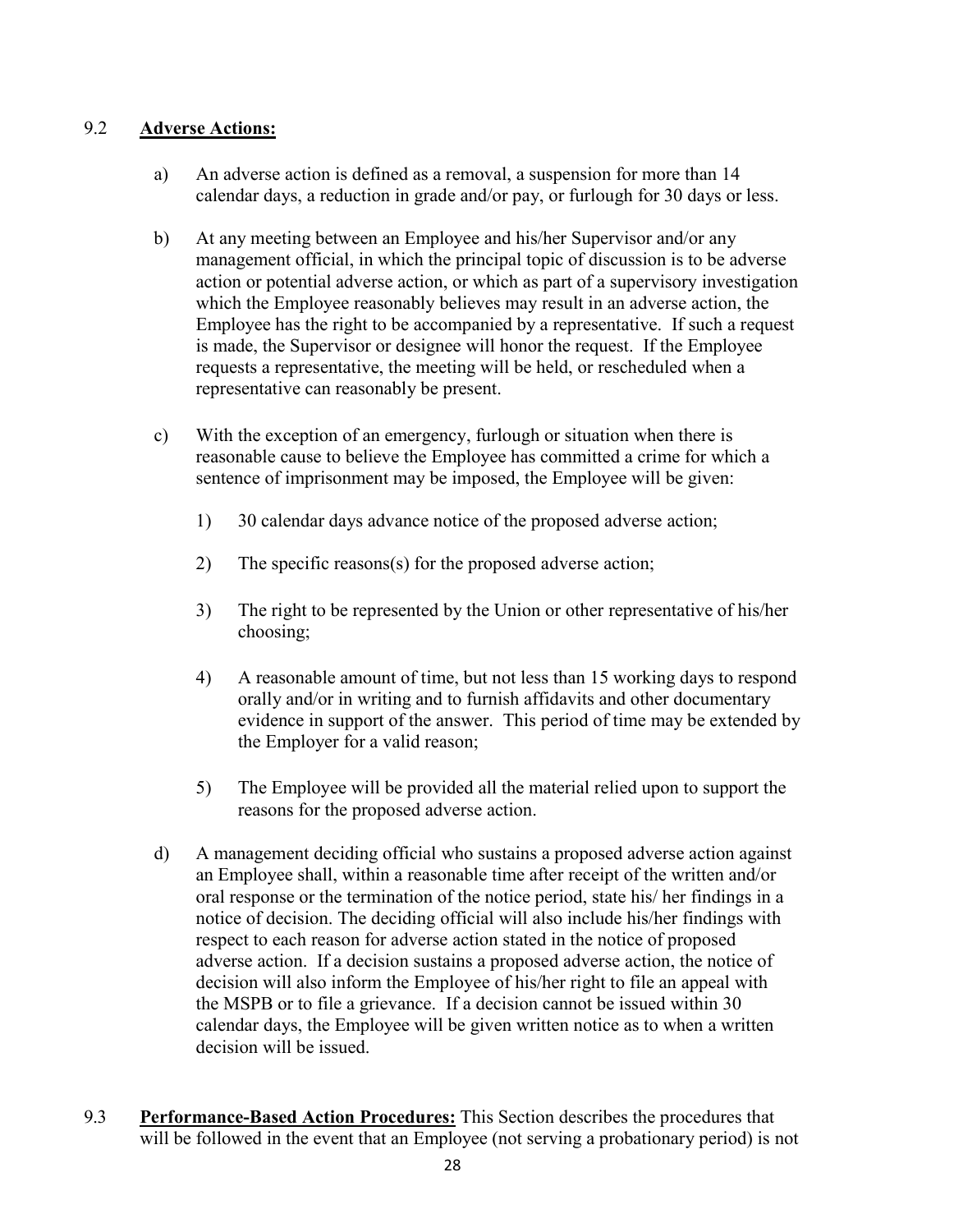meeting performance standards at the "Fully Successful" level in a critical element as described in Article 7.1 of this Agreement.

- a) The Employee will receive written notice of unacceptable performance and a Performance Improvement Plan (PIP). The PIP will identify how acceptable performance is to be demonstrated.
- b) If the Employee successfully completes the PIP he/she will be required to maintain "Fully Successful" performance for one year from the starting date of the PIP. If acceptable performance is not maintained in the critical element(s) during the one (1) year period, the Employee's removal or demotion may be proposed without an additional opportunity to improve.
- c) If the Employee fails to demonstrate "Fully Successful" performance in the critical element(s) during the PIP, his/her removal or demotion may be proposed. An Employee whose demotion or removal is proposed is entitled to 30 calendar days advance written notice, including the specific instances of unacceptable performance. The Employee may respond to the proposal orally and/or in writing and may be represented by the Union or other representative. The time to reply may be extended by the Employer for a valid reason. The Employee will receive a written decision. If a decision cannot be issued within 30 calendar days, the Employee will be given written notice as to when a decision will be issued. If the decision to remove or demote the Employee is sustained, the Employee will be advised of the right to grieve or appeal the action.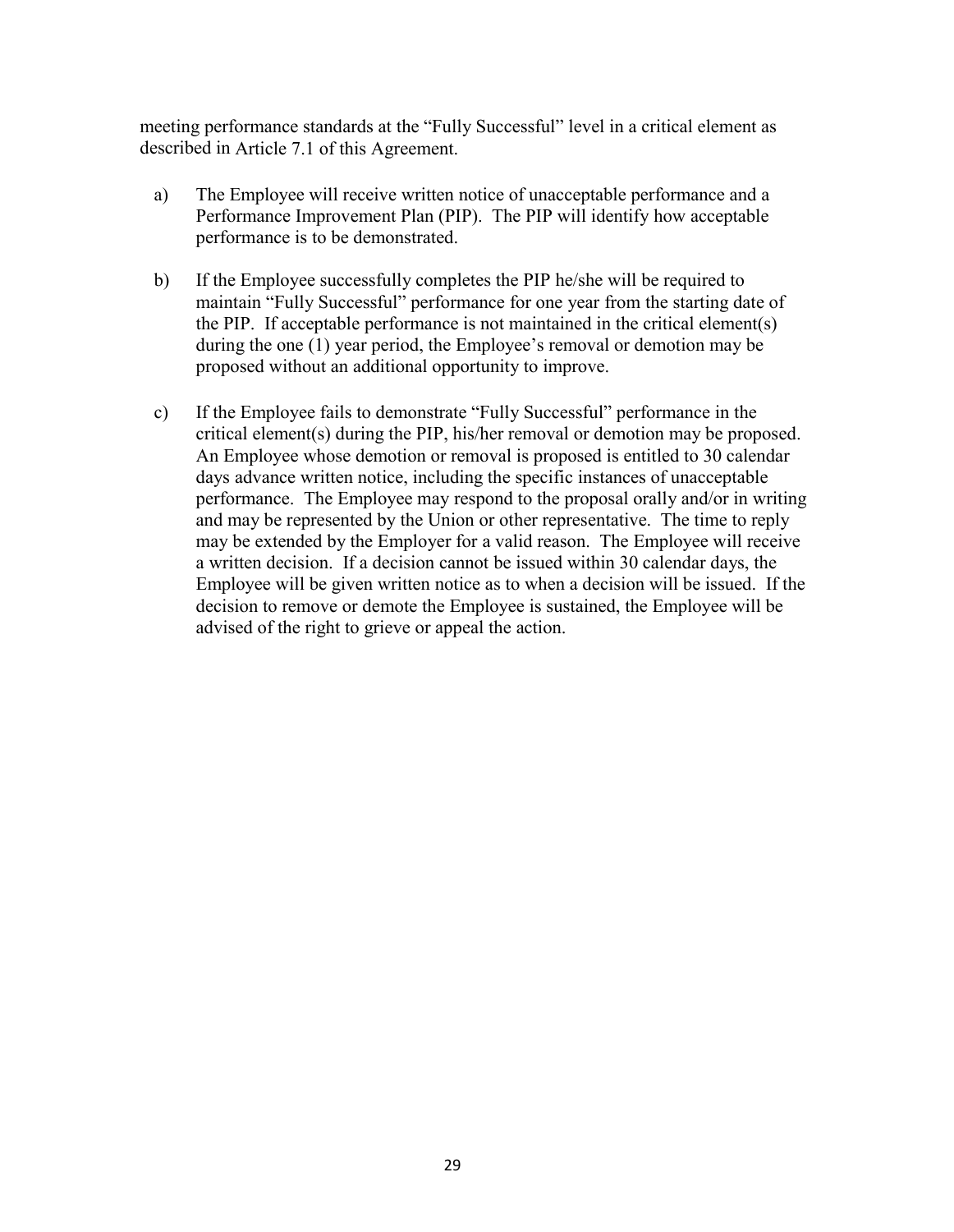#### **VOLUNTARY AND DIRECTED REASSIGNMENTS**

- 10.1 **Reassignments:** For the purpose of this Agreement, voluntary and directed reassignments require geographical relocation by the Employee. The Employer reserves the right to assign Employees to locations in order to best accomplish the mission of the Service. In selecting Employees for reassignments, consideration will include among other things: Employee preference for location, health situation, specific qualifications needed, cost, training and development, past and present performance, and career status.
- 10.2 **Internal Position Postings/Voluntary Lateral Transfers:** Except for involuntary reassignments, the Parties agree that the Employer will announce internally vacant, fulltime Agricultural Commodity Grader (Meat) positions in the QAD to members of the Bargaining Unit as lateral transfer opportunities. Announcements will be made by e-mail and remain open for 20 calendar days. Relocation expenses will not be paid for voluntary lateral transfers. All Employees interested in the vacant position(s) may apply prior to the closing date of the announcement by submitting an e-mail or fax message to the management officials identified in the internal vacancy announcement.
	- a) The criteria used to evaluate Employees who have expressed interest in the vacant position will be as follows:
		- 1) Employee's training, performance, experience and general suitability for a particular assignment;
		- 2) Grade level (GS-5, 7, or 9) required by the assignment; and
		- 3) Seniority as established by Article 1.8 of this Agreement.
	- b) In most cases, priority in filling vacant positions will be given to Employees who are surplus.
	- c) Positions not filled by the 20 calendar day internal announcement may be announced externally on the Federal Government's USAJobs website or successor website.
	- d) After positions have been announced internally and externally and a position still has not been filled, consideration may be given to paying Employee relocation expenses.
- 10.3 **Involuntary or Directed Reassignments:** Involuntary or directed reassignments will only be made for work reduction situations, over staffing, or for the good of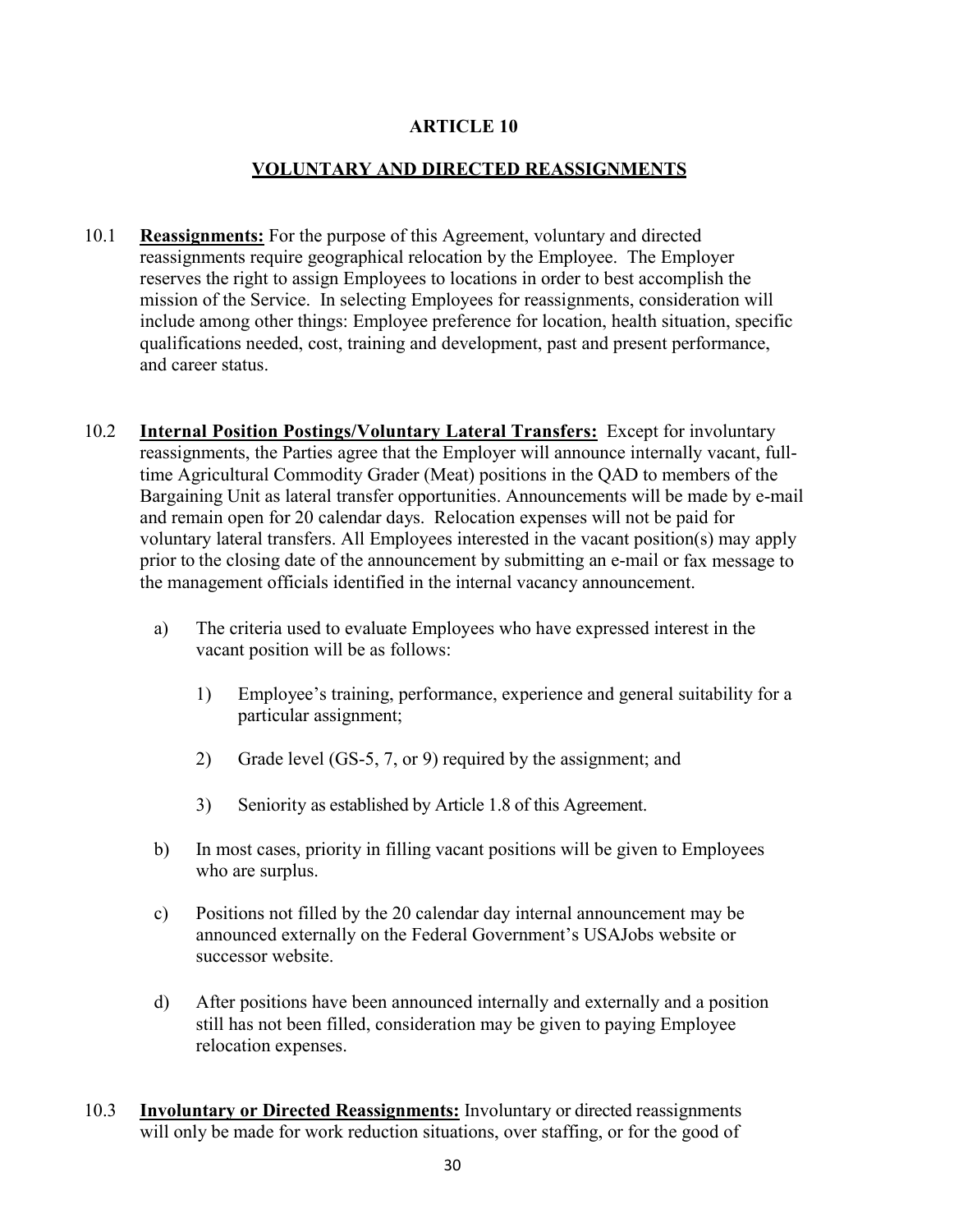the Service when there are no volunteers. Involuntary or directed reassignments shall be done in accordance with Department and Agency policy and regulations.

- a) Except for reassignments made for the good of the Service, involuntary or directed reassignments shall not be made when there are Employees within the local commuting area from which the reassignments are to be made who are willing to relocate and who are considered, in the judgment of the Employer, qualified for the assignment.
- b) All Employees who are to be involuntarily reassigned will receive written notice setting forth the reason for the proposed reassignment.
- c) Involuntary reassignments will not be made as part of a disciplinary action.
- 10.4 **Reestablishment of Positions:** The Employer agrees that where an Employee has been transferred due to abolishment of his/her position, if the position is reestablished within two (2) years, the Employee will be notified and will normally be given the opportunity to return to the position at his/her own expense prior to announcing the position internally.
	- a) If there are two (2) or more qualified Employees involved, the Employee with the earliest SCD will have preference.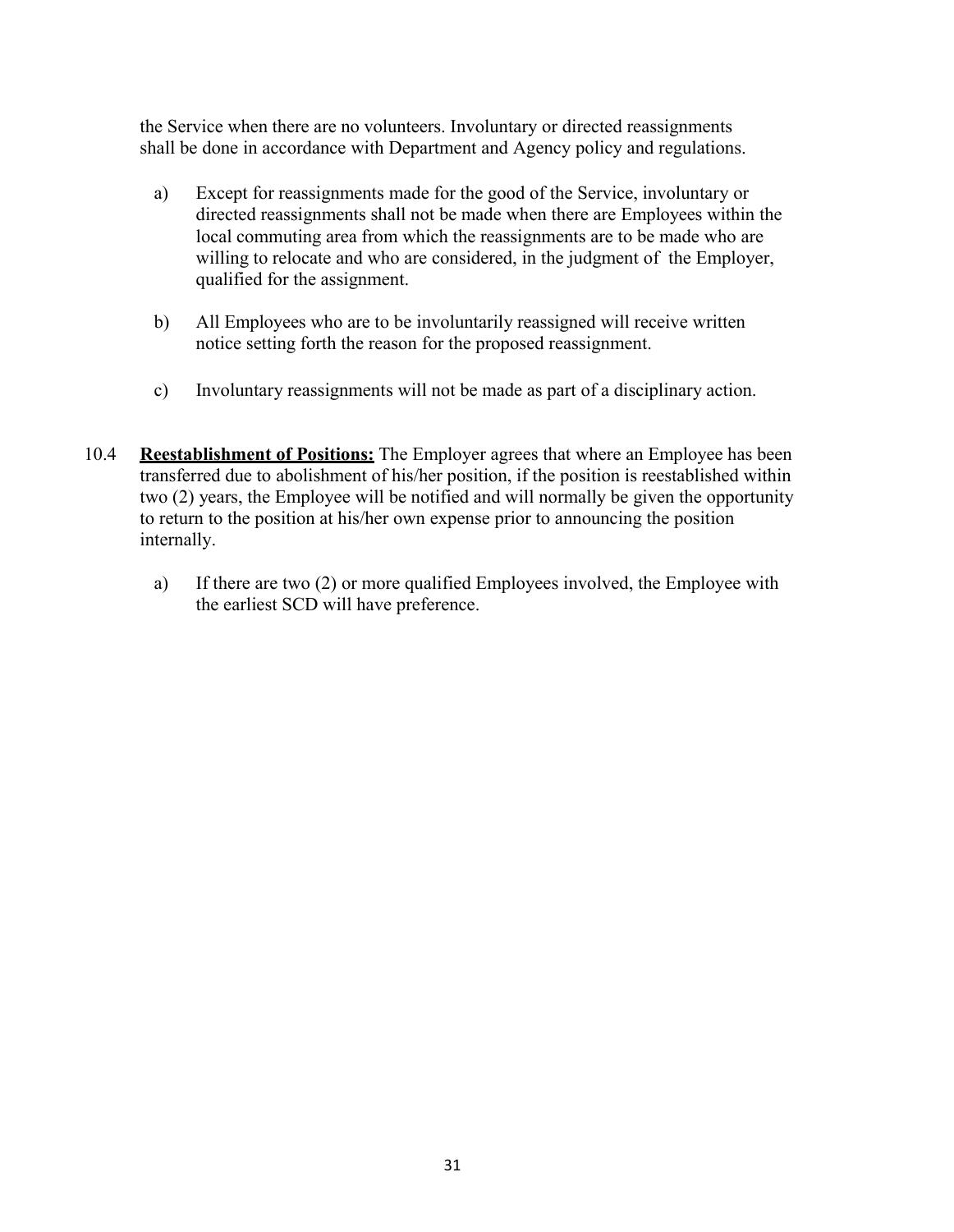#### **REDUCTION-IN-FORCE**

- 11.1 **Purpose:** This Article covers actions taken pursuant to Title 5 CFR Part 351 Reductionin-Force (RIF). The Parties will follow all procedures prescribed in the most current edition of the applicable Government-wide regulations (5 CFR Part 351) and will apply those regulations when the Employer elects to exercise its rights Under 5 USC 7106 (a) to reduce the workforce by means of RIF.
	- a) The Parties will also follow procedures in the following Department and Agency regulations when not in conflict with this Agreement:
		- 1) USDA Policies, including USDA Personnel Bulletin No. 351-1 (or successor issuances); and
		- 2) MRP Directive 4351.1 (or successor issuances).
	- b) The Parties agree that there are no pre-existing agreements at any level of recognition regarding RIF that will carry forward into the enforcement of this Agreement.
	- c) This Agreement supersedes all other agreements at all levels. This provision is not a bar to further negotiations specified by this Agreement.

#### 11.2 **Notice to Union:**

- a) When it is anticipated that a RIF affecting bargaining unit Employees will be necessary, the Union will be given preliminary notification as follows:
	- 1) The Employer will notify and provide the President of the National Council a copy of the request to conduct a RIF 60 calendar days prior to the effective date of a RIF action. The 60 day notification to the Union will include the locations and positions to be impacted.
- b) When a RIF is planned and notice is given to the Union, the Employer will advise and consult with the Union on the potential RIF and the Union will be able to offer suggestions and alternatives for consideration to the Employer prior to issuing the official notification to the impacted Employee(s).
- c) After specific RIF notices are issued and upon request, the Employer will provide the Union a copy of the retention registers used for the RIF.
- 11.3 **Negotiations:** The Union may request negotiations for procedures on implementing the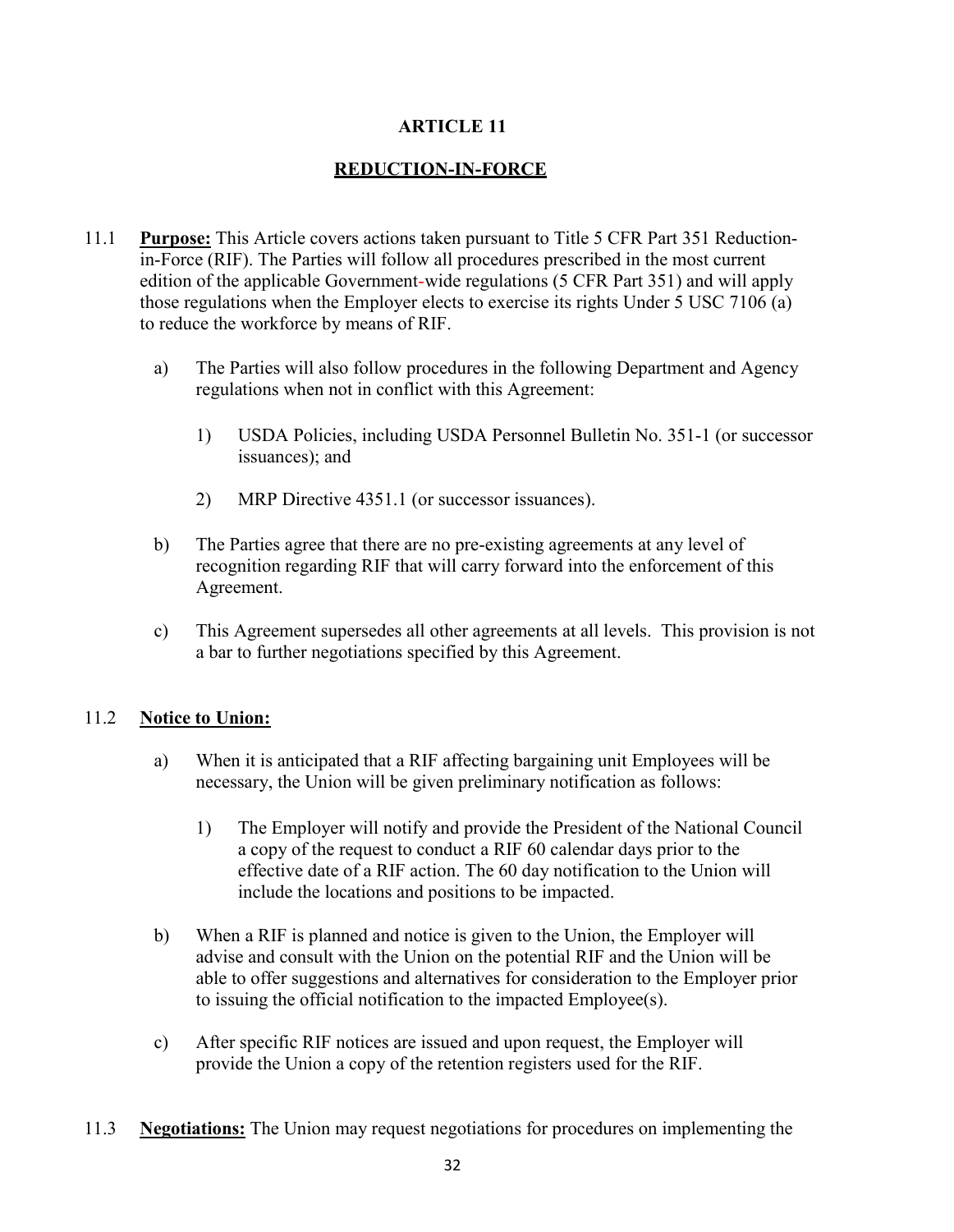RIF and for appropriate arrangements for Employees adversely affected by the anticipated RIF. Such request must be made within ten (10) working days after receipt of the notification. The Parties shall meet for this purpose in a timely manner.

- 11.4 **Competitive Area and Level:** The Parties recognize that existing Federal Labor Relations Authority case law has determined that Competitive Areas and Competitive Levels are non-negotiable but will be assigned in conformance with CFR 351 and this Article. If there is a change regarding the negotiability of Competitive Areas or Competitive Levels, the Parties agree to negotiate as required.
- 11.5 **Mitigation of Impacts:** The Union and the Employer will regularly remind Employees to review their Official Personnel Folders and Statements of Earnings and Leave to ensure that their records are accurate. RIF retention service credit determinations and all computations concerning severance pay and retirement are based on this information. Employees must contact their servicing Human Resources Operations office to update and/or correct their records**.** 
	- a) The Employer will offer Employees identified for removal from service, as a result of RIF:
		- 1) The Interagency Career Transition Assistance Plan (ICTAP), for permanent Employees in surplus positions administered by the Office of Personnel Management and will consider other Government-wide programs that may be available at the time a RIF is conducted.
		- 2) The U.S. Department of Agriculture (USDA) Special Placement Program, DR 4030-330-001, or successor issuances.
		- 3) The MRP Career Transition Assistance Plan (CTAP), MRP Directive 4330.1, or successor issuances.
		- 4) Other remediative programs that become available through Executive Order or Government-wide regulations during the life of this Agreement.
- 11.6 **Records:** Upon written request, the Union will be permitted to inspect records the Employer used in establishing retention registers.
- 11.7 **Training:** If, as a result of RIF procedures, an Employee has duties different than those previously performed, the Supervisor will assure that the Employee is provided appropriate instructions, guidance, and training to assume the responsibilities of the position within 60 calendar days. Supervisors will discuss training needs with Employees on a continuing basis and will provide on-the-job training as the Supervisor determines necessary.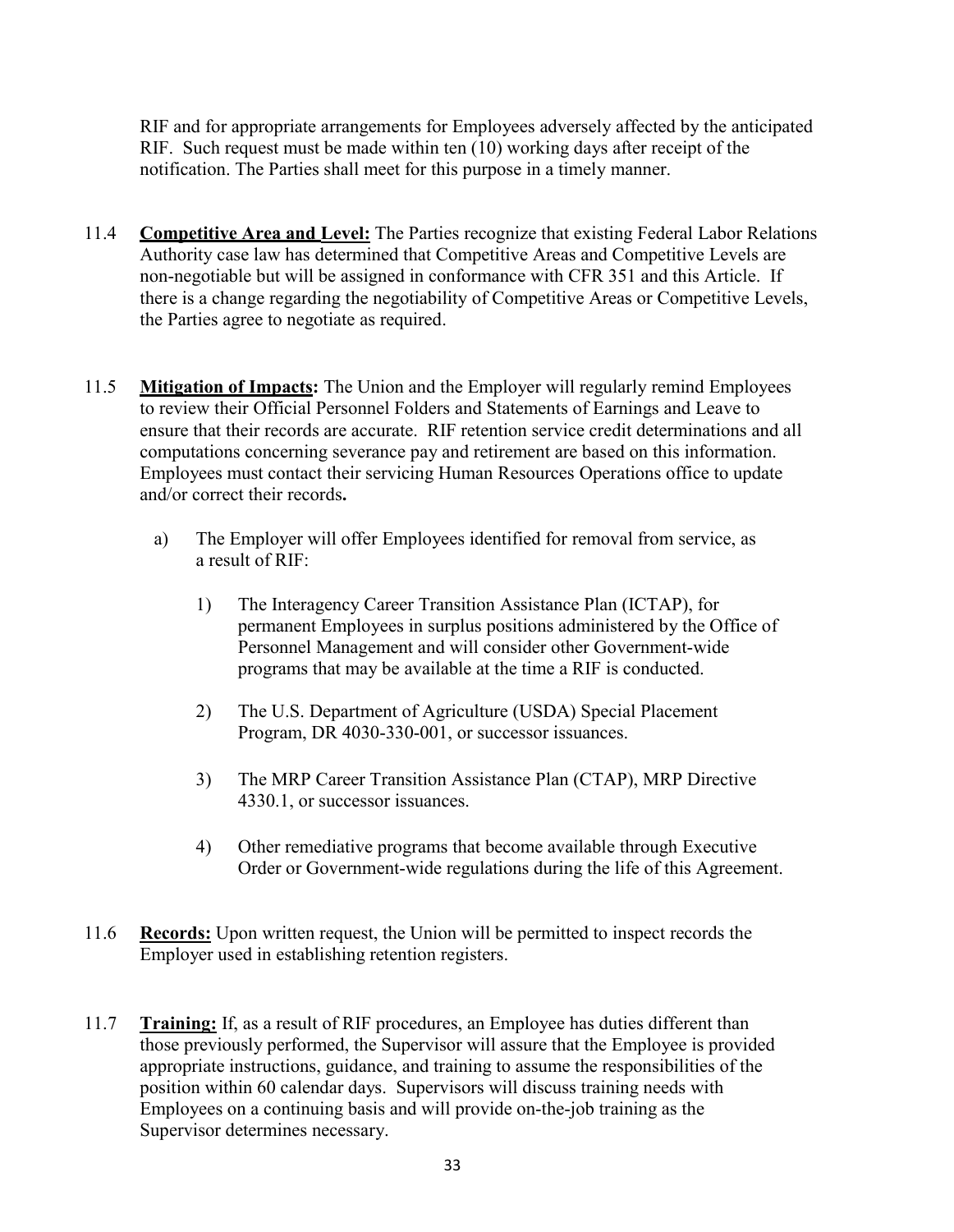#### **UNFAIR LABOR PRACTICE**

- 12.1 **Unfair Labor Practice:** An Unfair Labor Practice (ULP) may exist if either Party fails to perform its obligation to the other Party or interferes with the rights each Party has been given under the Statute.
	- a) The Parties will attempt to resolve differences and disputes informally within ten (10) working days of being notified by the charging Party. The QAD BOB Chief and the President of the National Council will meet and discuss the issue prior to filing a ULP charge with the Federal Labor Relations Authority (FLRA). The Parties will attempt to discuss the alleged violation of the law and resolutions will be attempted.
	- b) If attempts at resolution have been unsuccessful, the charging Party may submit the alleged violation on the appropriate FLRA form. Nothing in this Article will be construed as a waiver of any statutes or government-wide rule or regulation.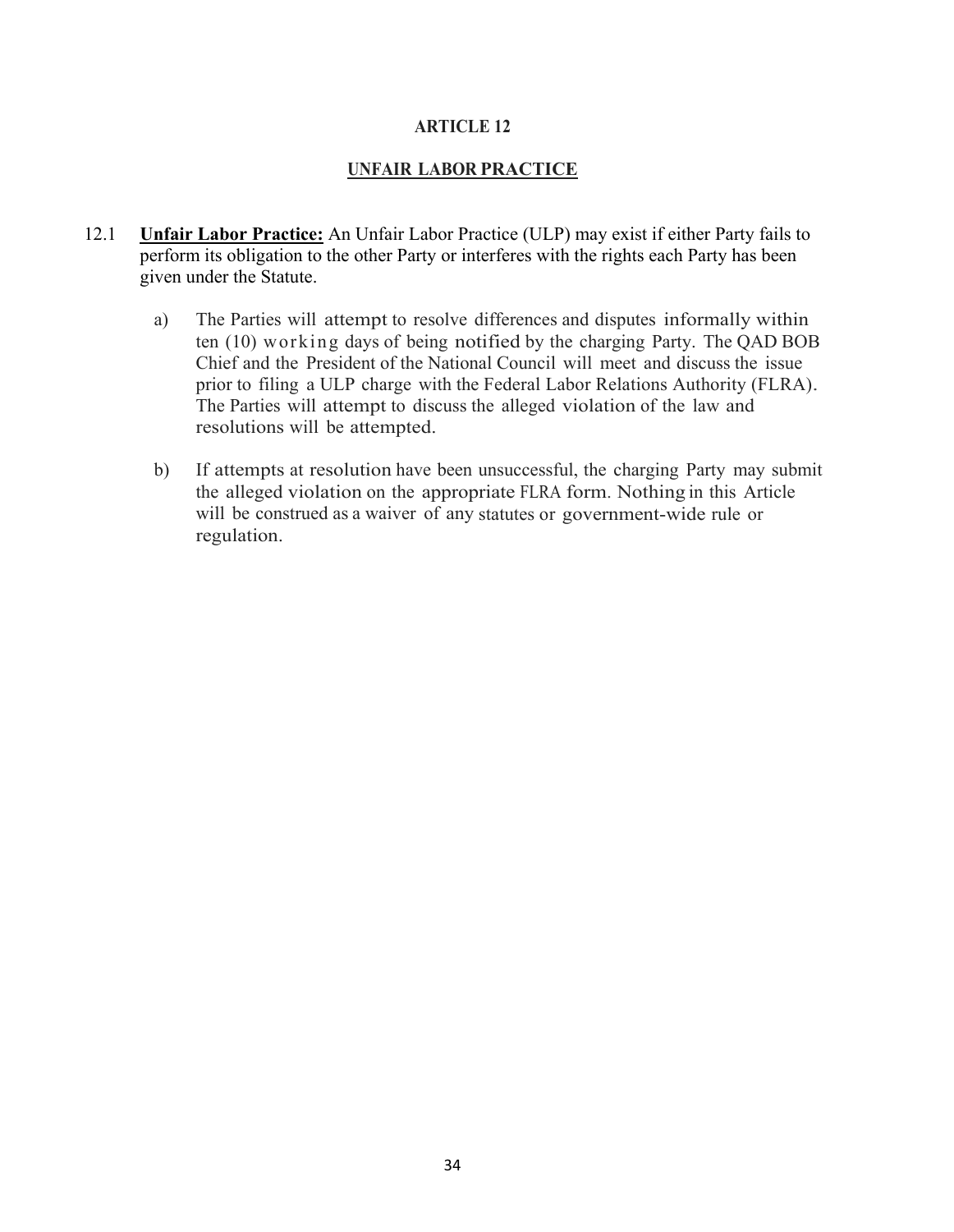#### **ADDITIONAL EMPLOYEE RIGHTS, INFORMATION AND BENEFITS**

The Parties agree that it is in the best interest to provide information to the Employees concerning EAP, EEO, Workers Compensation and Safety and Health Programs. The Parties agree that additional information, Directives, Procedures, Instructions, etc. covering these topics will be provided to each Employee via email as well as posted on the QAD Intranet.

#### 13.1 **Employee Assistance**

- a) The Employee Assistance Program (EAP) is in place to help Employees when the pressures of work, home life, or other stressors become overwhelming. The goal of the EAP is to develop and maintain a healthy and productive workforce and to empower Employees to resolve personal problems that impact or may impact conduct and work performance in the quickest, least restrictive, most convenient and cost-effective manner possible. The EAP is free of charge and is open to Employees and their immediate family members.
- b) Employees may contact the EAP at 1-800-222-0364.
- c) Employees on official duty when meeting with EAP may be authorized leave with advanced supervisory approval. Employees may be granted up to one (1) hour (or more as necessitated by travel) of administrative leave (TC 66) for each counseling session for up to six (6) sessions. Absences in excess of the first six (6) sessions occurring during duty hours for rehabilitation or treatment at community resources must be charged to the appropriate leave category in accordance with law and leave regulations.

#### 13.2 **Equal Employment Opportunity (EEO)**

- a) All Employees are provided equal employment opportunities which prohibit discrimination because of race, sex (including sexual harassment), color, religion, sexual orientation, age (40 years of age and over), national origin, marital status, genetic information, political affiliation, parental status, non-disqualifying handicapping conditions, union activity, labor organization affiliation or nonaffiliation, gender, pregnancy, any other non-merit based factor, unless specifically designated by statute as a factor that must be taken into consideration when awarding such benefits, or retaliation for exercising rights with respect to the categories enumerated above, where retaliation rights are available.
- b) The U.S. Equal Employment Opportunity Commission (EEOC) enforces Federal laws prohibiting employment discrimination. These laws protect the Employee against employment discrimination which could involve but are not limited to: